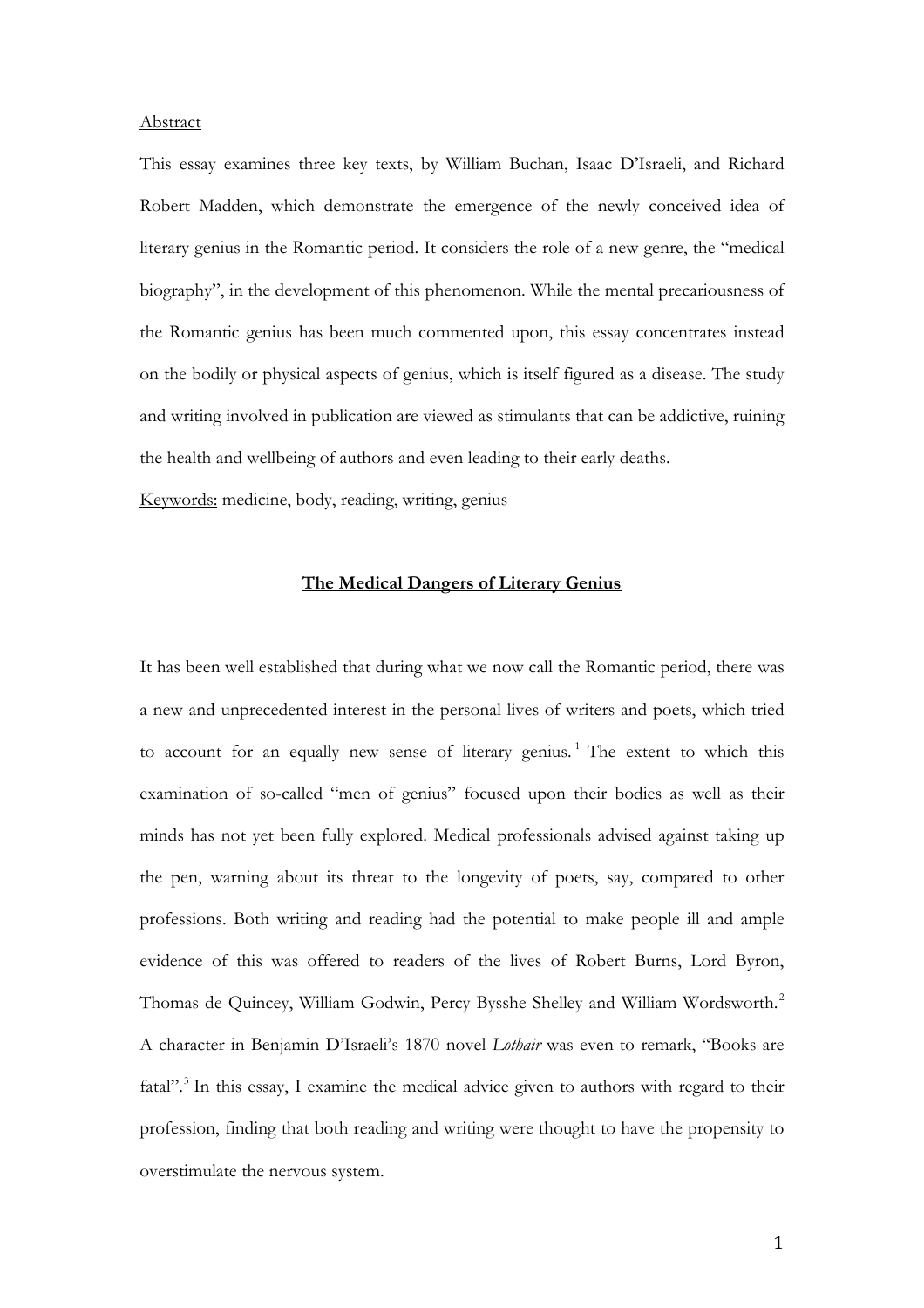There was a flurry of books published on "men of genius" at the start of the nineteenth century. One of these, written by the biographer John Watkins, and published in 1808, claimed that in the past biographies had offered mere panegyrics on their subjects. These texts did not avoid presenting the examples of "men of learning and genius" as warnings to their readers.[4](#page-20-0) The biographies he wrote, in contrast, would be "useful" because they would give a "faithful representation of infirmities as well as excellencies" of the men discussed.<sup>[5](#page-20-1)</sup> David Higgins has shown how "In early nineteenthcentury Britain, there was an unprecedented interest among writers and readers in the subject of genius and, in particular, in examining and discussing the personal characteristics and life histories of 'great men'."[6](#page-20-2) These included personal characteristics that might be less than flattering as well as symptoms and signs of physical and mental weakness. Whereas, according to Higgins, in the eighteenth century, "accounts of genius generally took the form of theories of how the mind worked, or how society should be organized, or arguments about the importance of artistic originality", in the early nineteenth century, there was far more attention paid to "how the possession of genius affected a person's character and life history (whether "men of genius" were generally virtuous, sane or mad, celebrated or neglected)".<sup>[7](#page-20-3)</sup> In fact, the body of the man of genius, his infirmities, illnesses, and physical flaws, very often became the focus of attention.

We might expect the phrase "man of genius" to refer solely and simply to original genius, in the manner of William Duff's 1767 *Essay*: a man who is born a genius, and whose original and unique literary creations come to him through inspiration.<sup>[8](#page-20-4)</sup> Yet there remains, in the texts discussed here, a sense of the hard graft undertaken by a man of genius and of the physical toll upon his body caused by late nights spent reading others' writings and composing his own literary works. When I use the phrase "man of genius" in this essay, I follow this contemporary usage, which incorporates the idea of a man of learning, or someone who dedicates his life to study and erudition. The earliest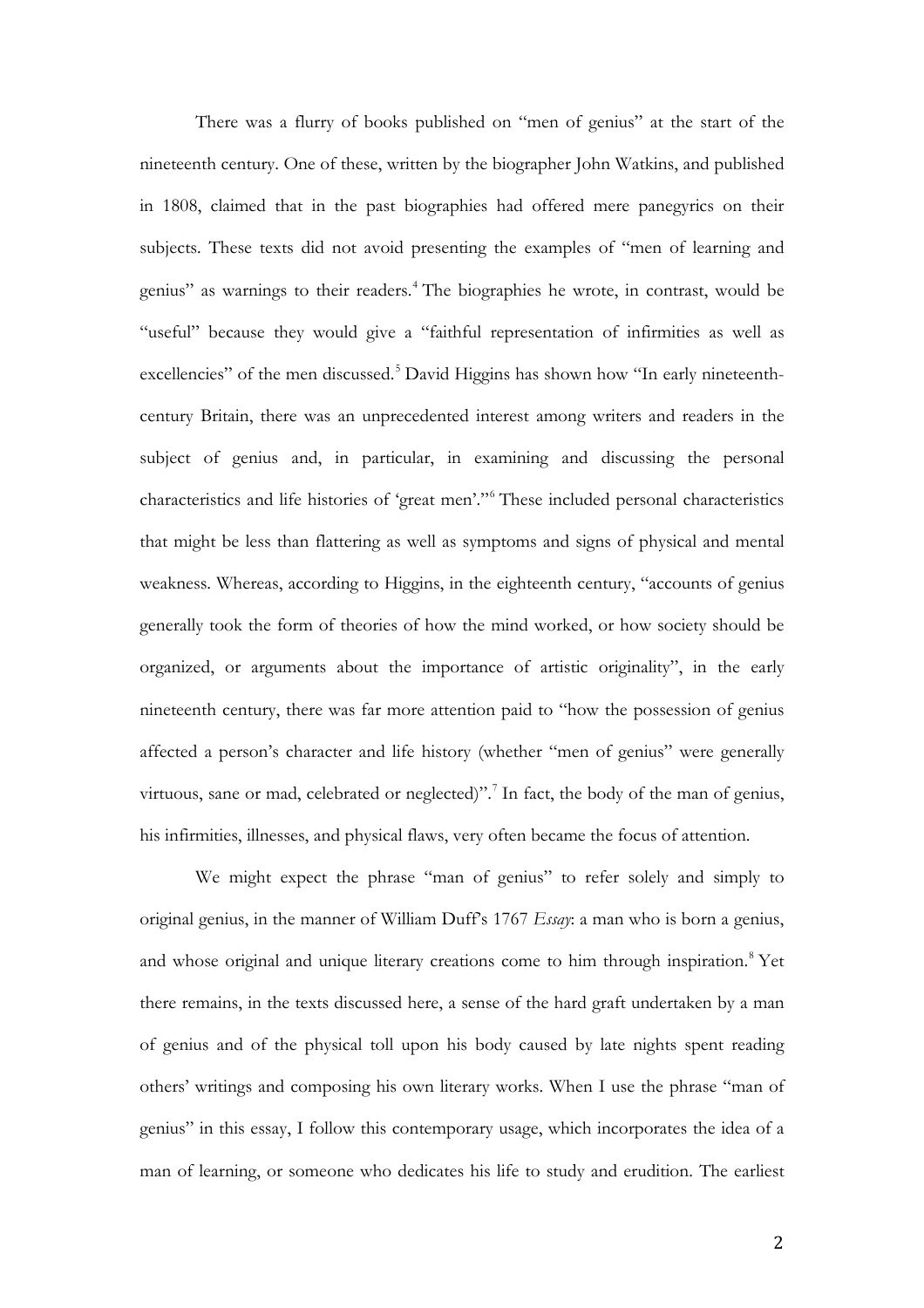text considered here concerns solely this kind of man and the physical dangers associated with long hours spent studying and writing. Later texts are concerned with the man of genius we would recognize, a special, privileged being, who occupies a position that may not be attained simply by working hard. But, as is clear here, the man of genus still does work hard and the nature of this hard work has detrimental effects on his health. My essay considers the physical effect of reading as study, rather than as a leisurely pursuit.

This essay traces a shift in the way that the pathology of reading and writing was represented in a few key texts, from William Buchan's *Domestic Medicine* (1769), through Isaac D'Israeli's *Essay on the Manners and Genius of the Literary Character* (1795) and *The Literary Character* (1818), to Richard Robert Madden's *The Infirmities of Genius* (1833). [9](#page-21-0) Though there are real differences in these texts, since, for example, Buchan and Madden were trained medical professionals, while D'Israeli was not, all three texts are united in their intention to popularize medical ideas for the general reader. In these texts, which respond to and develop each other's ideas, we can see clearly that the emergence of a specifically "Romantic" notion of genius is accompanied by an equally specific understanding of the body of the genius. This does not yet exist in Buchan's text; he feels that the bad health of learned men is entirely of their own making. D'Israeli and Madden, however, think men of genius have a propensity to disease and regard them as hallowed objects of sympathy. In all these texts, though, the act of reading and writing and the habits associated with study are thought to lead to ill health unless properly regulated. Authors are portrayed as peculiarly susceptible to the addictive stimulation that is writing and study. Contrary to the now popular idea that creative writing is therapeutic, in the Romantic period it was thought to be dangerous for one's health.

#### **The Mental and Physical Dangers Associated with "Intense Thinking"**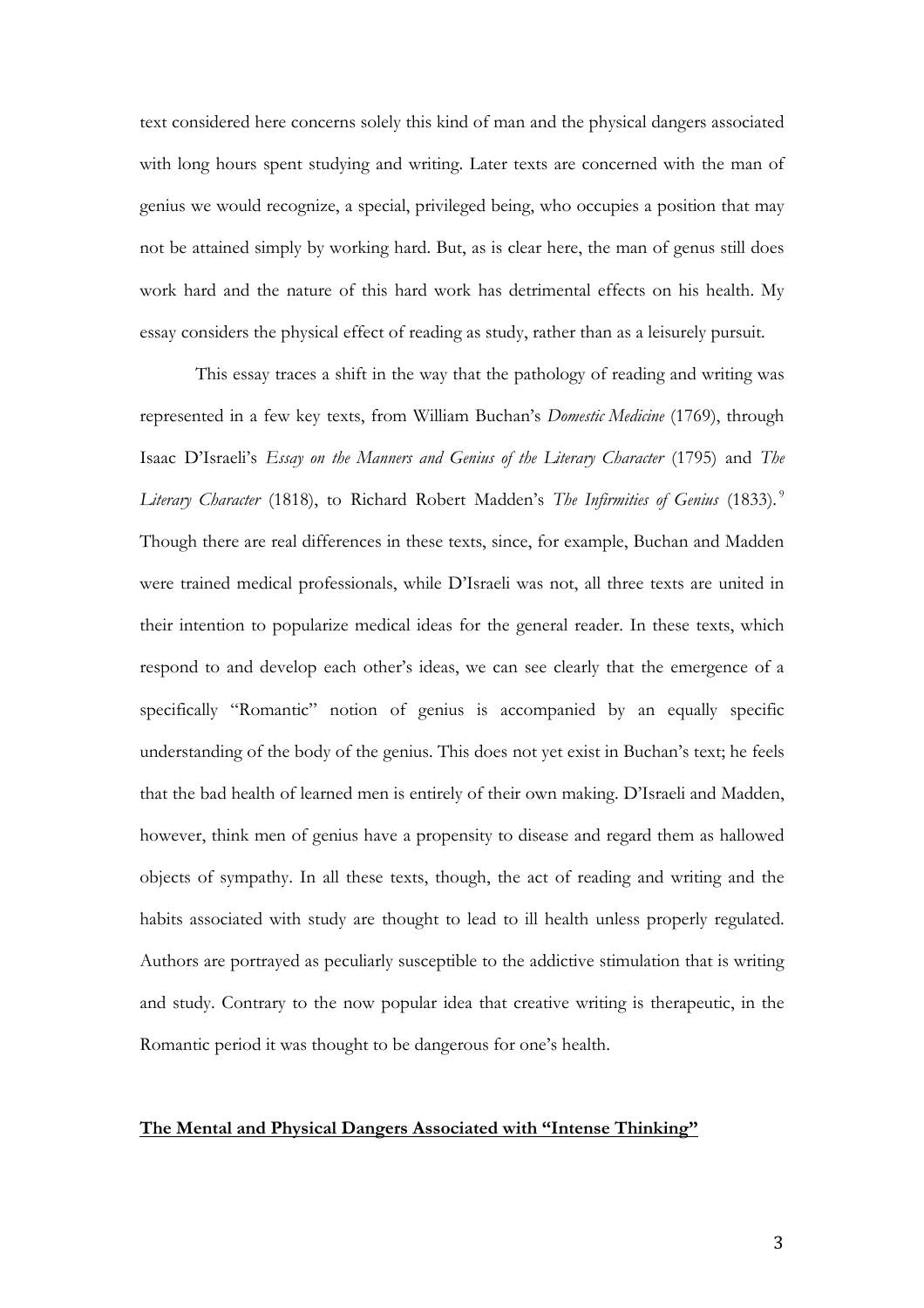William Buchan's immensely popular *Domestic Medicine, or, The Family Physician* was very clear on the dangers associated with a literary life. [10](#page-22-0) His book was first published in 1769 but went into at least 142 English-language editions, becoming the best-known health guide in Britain.<sup>[11](#page-22-1)</sup> He directed one section of his guide to the illnesses of the "studious", following earlier sections on the "laborious" and the "sedentary". In the 1803 edition, he specifies that he is addressing himself to those who engage in "literary pursuits" though this includes all "men of science and genius" and thus is not limited to the purely "literary" as we would understand this term today.<sup>[12](#page-22-2)</sup> Buchan's book is a useful counterpoint to texts that come later: we see here a no-nonsense view of men of genius, as he calls them, which does not valorize them as Isaac D'Israeli and Richard Robert Madden will in their later texts. There is no sign yet in Buchan of the tortured Romantic poet whose gift of genius comes at the price of his health.

In fact, Buchan is really rather rude about men of genius: he thinks that, "Hardly any thing can be more preposterous than for a person to make study his sole business".<sup>[13](#page-22-3)</sup> There is no sense in which propensity to disease is a predisposition of genius, as there will be in later texts to be discussed. All the illnesses that Buchan finds in men of genius are of their own making. Even a short period of intense study can "ruin an excellent constitution, by inducing a train of nervous complaints which could never be removed".[14](#page-22-4) An added paragraph at the end of this section warning the "studious" in the 1803 edition of *Domestic Medicine* states that Buchan has been criticized for his sensorious approach in earlier editions. He feels the need to be explicit in his key message in this later edition because his earlier comments have been interpreted "as discouraging the manly exertions of real talents".<sup>[15](#page-22-5)</sup> Namely, literary pursuits are only bad for the health "when continued with incessant toil, at late hours, and without due intervals of rest, refreshment, relaxation, and exercise".<sup>[16](#page-22-6)</sup> In fact, this new addition contradicts strongly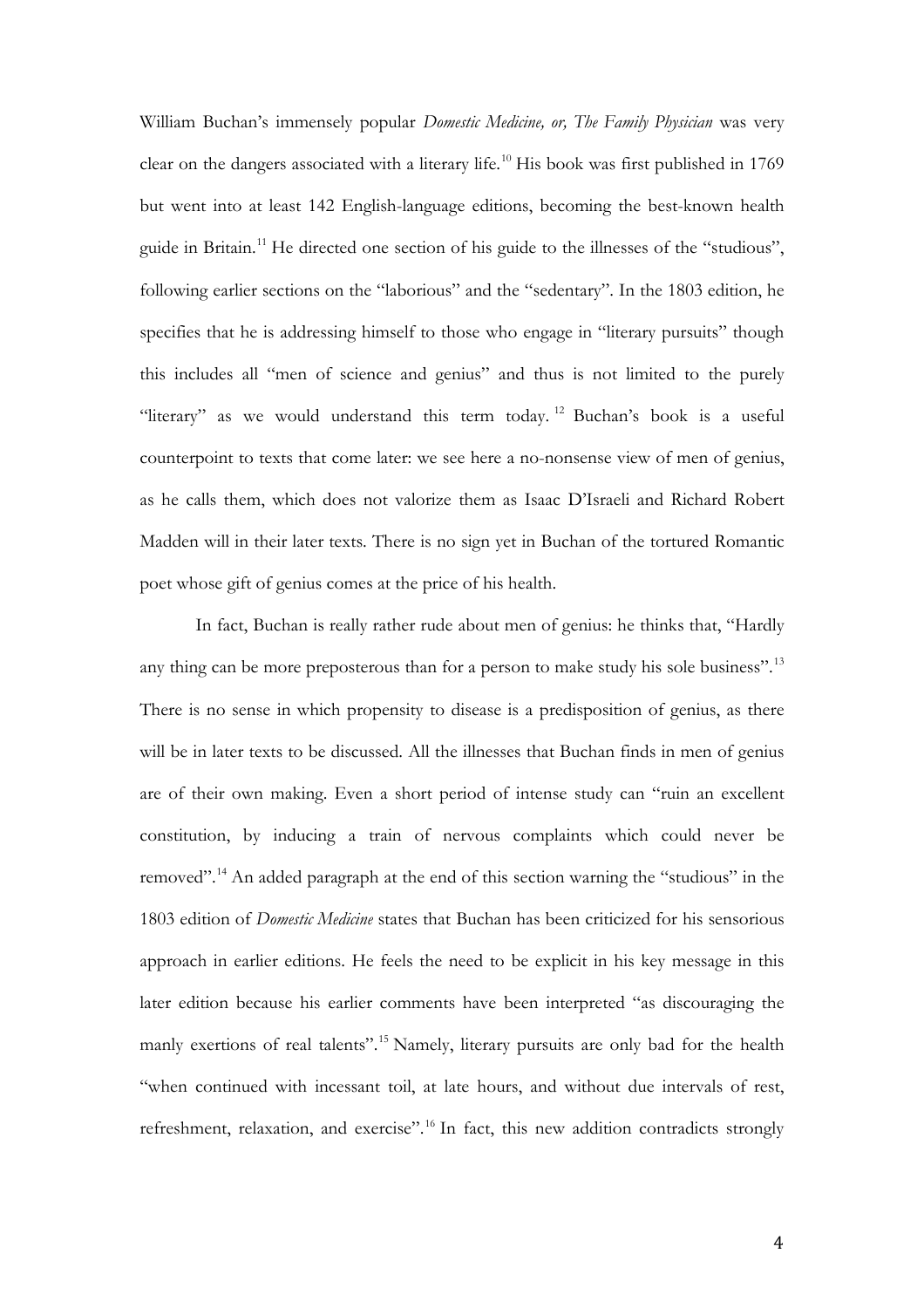with the tone of the rest of the section, which had remained intact since the earliest editions of this text.

It is not, Buchan argues, that all thought is bad for us, only "*painful* and *intense thinking*". [17](#page-23-0) The section begins with the claim that "Intense thinking is so destructive to health, that few instances can be produced of studious persons who are strong and healthy."<sup>[18](#page-23-1)</sup> Buchan is adamant that studying without attendant exercise is extremely bad for you. His ideas on this topic are, in many ways to us, refreshingly modern; he encourages proper exercise, allowing one's food to digest slowly, not spending too long reading by candlelight, and he worries about the posture of those who spend much time bent over their desks reading and writing. These ideas need to be placed in the context of George Cheyne's writings, such as his famous treatise *The English Malady*, first published in 1733, which advocated a regimen of healthy diet and exercise for diseases of lifestyle. Buchan's book explicitly acknowledged his debt to Cheyne, but *Domestic Medicine* also has a "strongly social" aspect to it and it also covers diseases peculiar to kinds of work, such as mining.[19](#page-23-2) In keeping with this, part of his book gives advice about how the particularly studious can live a healthy life and he is keen to promote a balance in everything: "Man is evidently not formed for continual thought more than for perpetual action, and would be as soon worn out by the one as by the other."<sup>[20](#page-23-3)</sup> He goes further than this though, even arguing that "a degree of thoughtlessness is necessary to health", and he points out that the "perpetual thinker" rarely enjoys either good health or good spirits, "while the person who can hardly be said to think at all, generally enjoys both."<sup>[21](#page-23-4)</sup> In Buchan's view, the mind is paramount; it has the power to affect everything in our body and those who use it too often have a tendency to suffer as a result.

The mind's power is such "that, by its influence, the whole vital motions may be accelerated or retarded, to almost any degree".<sup>[22](#page-23-5)</sup> Buchan believes that positive emotions, such as "cheerfulness and mirth quicken the circulation, and promote all the secretions;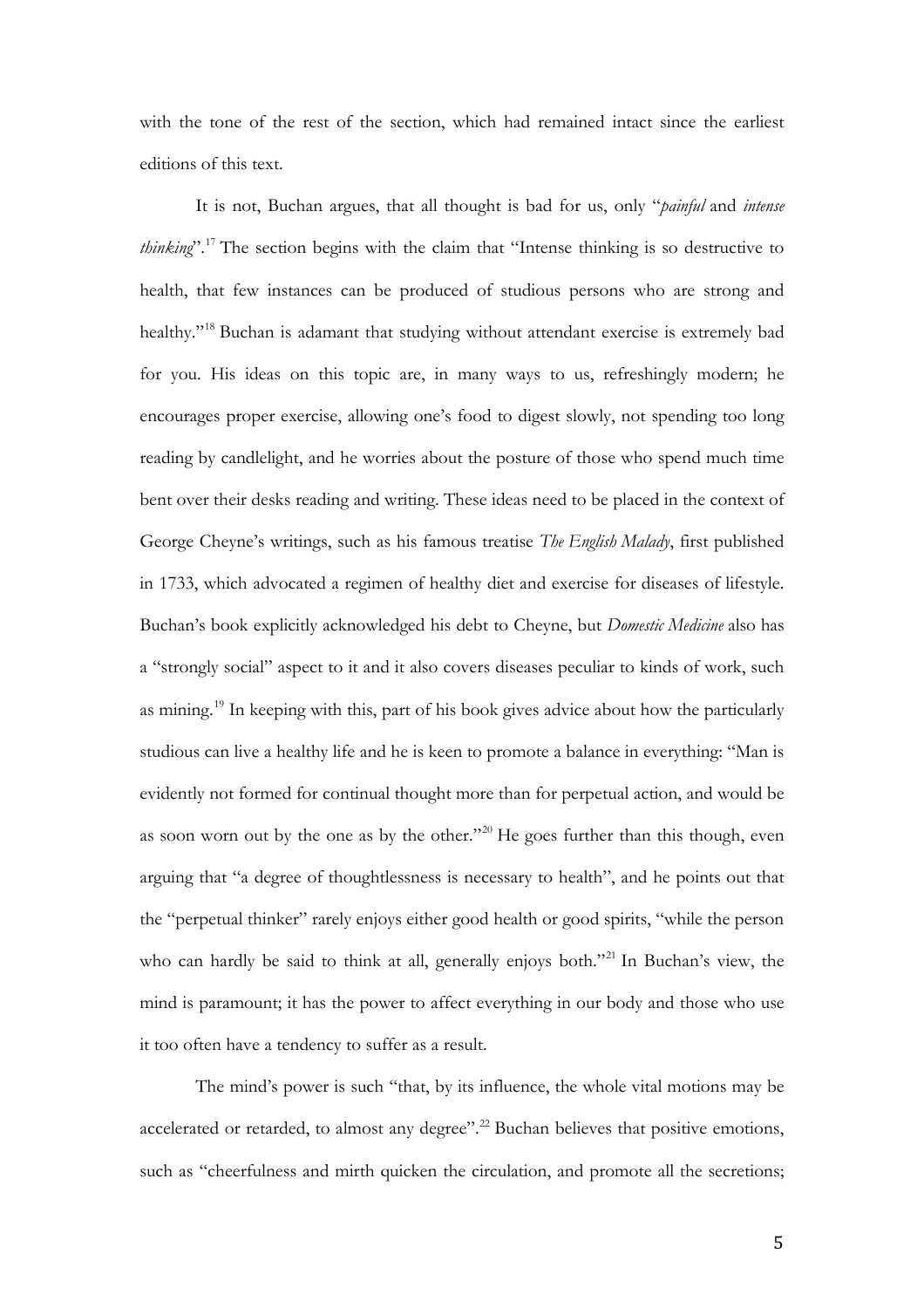whereas sadness and profound thought never fail to retard them".<sup>[23](#page-24-0)</sup> There are diseases to which the studious are particularly prone, such as gout, the stone and gravel, and "schirrous livers".<sup>[24](#page-24-1)</sup> In particular, he notes that, "Few diseases prove more fatal to the studious than consumptions of the lungs".<sup>[25](#page-24-2)</sup> The reason he gives for consumption being so prevalent among literary types is lack of exercise and the posture held when reading and writing, the "habit of bending forwards" over a desk.<sup>[26](#page-24-3)</sup> The "powers of digestion" are weakened by periods of "intense thinking and inactivity" and the studious are likely to experience headache, vertigo, palsies "and other fatal disorders" because of the nature of their work. [27](#page-24-4) He singles out "Fevers, especially of the nervous kind" as the "effect of study" and comments, "Nothing affects the nerves so much as intense thought".<sup>[28](#page-24-5)</sup> The most common diseases to attack the studious specifically though is that of "the hypochondriac: This disease seldom fails to be the companion of deep thought."[29](#page-24-6) The disease Hypochondria was understood at the time as a somatic (rather than mental illness), originating in the hypochondres or upper abdomen. [30](#page-24-7) Cheyne had linked the nerves with mental illness in a new attempt to prove that mania came from the body.<sup>31</sup> David Hume attributed his own personal crisis, which evinced both physical and mental symptoms, to his study of ancient metaphysics.<sup>[32](#page-24-9)</sup> Many of these ideas occur again in D'Israeli and Madden but there they are invested with a degree of awe and wonder, viewed as an innate part of the character of genius. For Buchan, though, they are wholly preventable and, indeed, encouraged by the egotistical nature of the men being discussed.

Buchan is unforgiving: he regards the studies of such "men of genius" as often "of a very trifling nature", distracting them from "the most important duties of life".<sup>[33](#page-24-10)</sup> Too much knowledge, he argues, only serves to make us miserable, skeptical and lacking in common sense. [34](#page-24-11) He is clear about how to treat the maladies that accompany too much study: "Studious persons, in order to relieve their minds, must not only discontinue to read and write, but engage in some employment or diversion" that will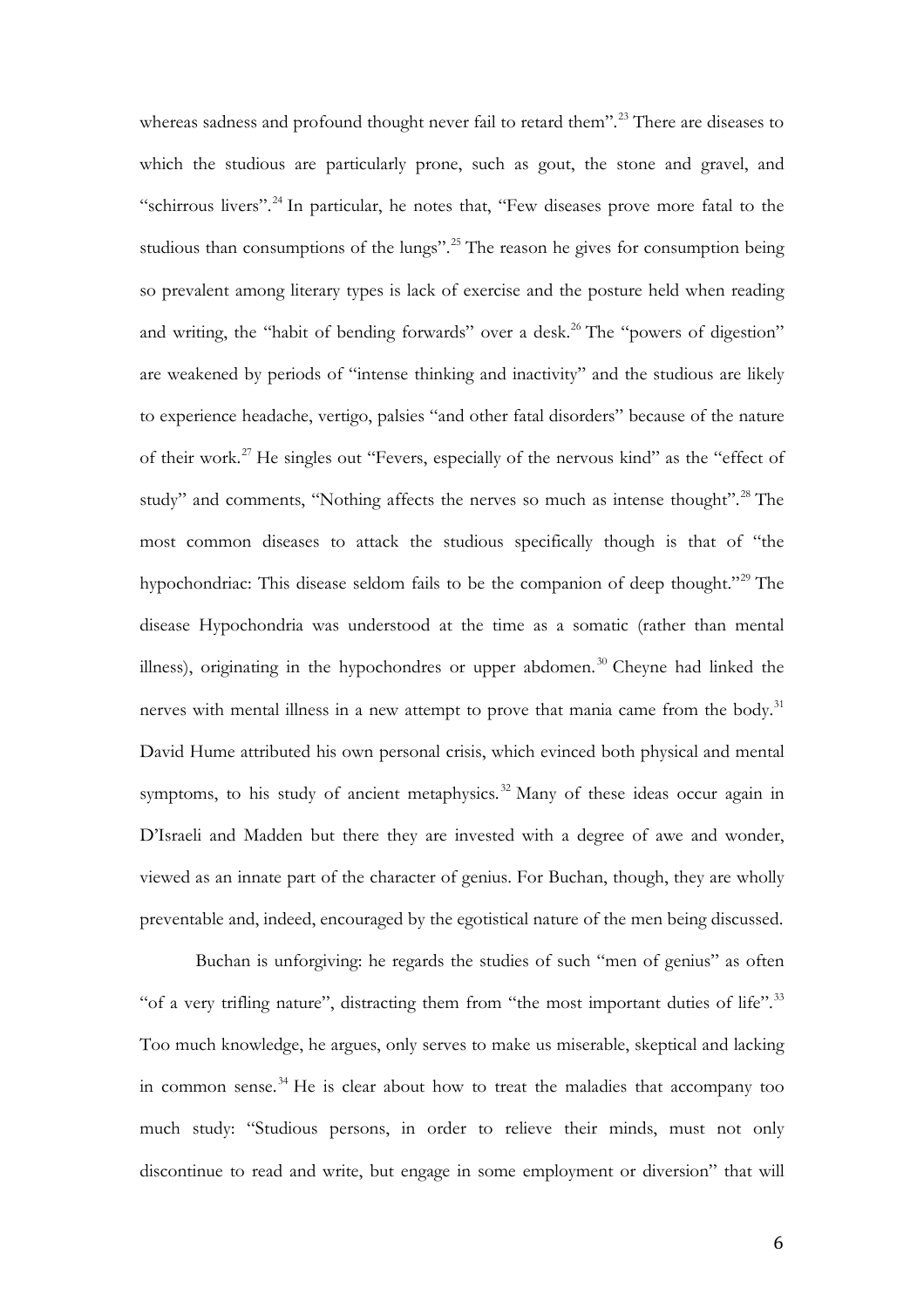occupy their minds elsewhere. [35](#page-25-0) A solitary walk is out of the question, since this will just "encourage thought".[36](#page-25-1) Instead, you should ensure that the room in which you work is "large and well-aired", be "attentive to […] posture", making sure to "sit and stand by turns" and to keep the back straight.<sup>[37](#page-25-2)</sup> He urges sufferers not to turn to the bottle when they feel the bodily effects of intense study but instead to go on a bracing horseback ride, a more "effectual remedy" than all the "strong liquors in the world".<sup>[38](#page-25-3)</sup> He gives advice as to the best diet and exercise for the studious, encouraging bathing, walking and riding.<sup>[39](#page-25-4)</sup> In terms of lifestyle, he states: "No person ought either to take violent exercise, or to study immediately after a full meal".<sup>[40](#page-25-5)</sup> Digestion is crucial and mental exercise exists in the same relationship to food as it does to physical exercise. It would be just as dangerous to study after a full meal as to go for a run.

In Madden's 1833 account of *The Infirmities of Genius* we see many of the same ideas. It is quite possible that Madden was acquainted with Buchan's text given how popular it was (it was still being published in new and enlarged editions at this time).<sup>[41](#page-25-6)</sup> Despite this, the ideas that Buchan and Madden share appear not to be commonplace or to be universally agreed by the 1830s. Madden accuses biographers of men of "great talent" of not taking into consideration, or of not understanding, "the influence on the physical and moral constitution of studious habits inordinately pursued, of mental exertion long continued, of bodily exercise perhaps wholly neglected!"<sup>[42](#page-25-7)</sup> In this, he makes the "man of genius" a martyr to his art. While the medical opinion voiced has much in common with Buchan, the tone is different: Madden claims that the ordinary person cannot possibly comprehend what the author has given up for his vocation. Only those who are trained in medicine can fully understand exactly what the mental and physical effects of "studious habits" are. Madden himself had studied medicine in Paris, Naples, and St George's Hospital, London, becoming a member of the Royal College of Surgeons and practicing as a surgeon in London until the publication of this text in 1833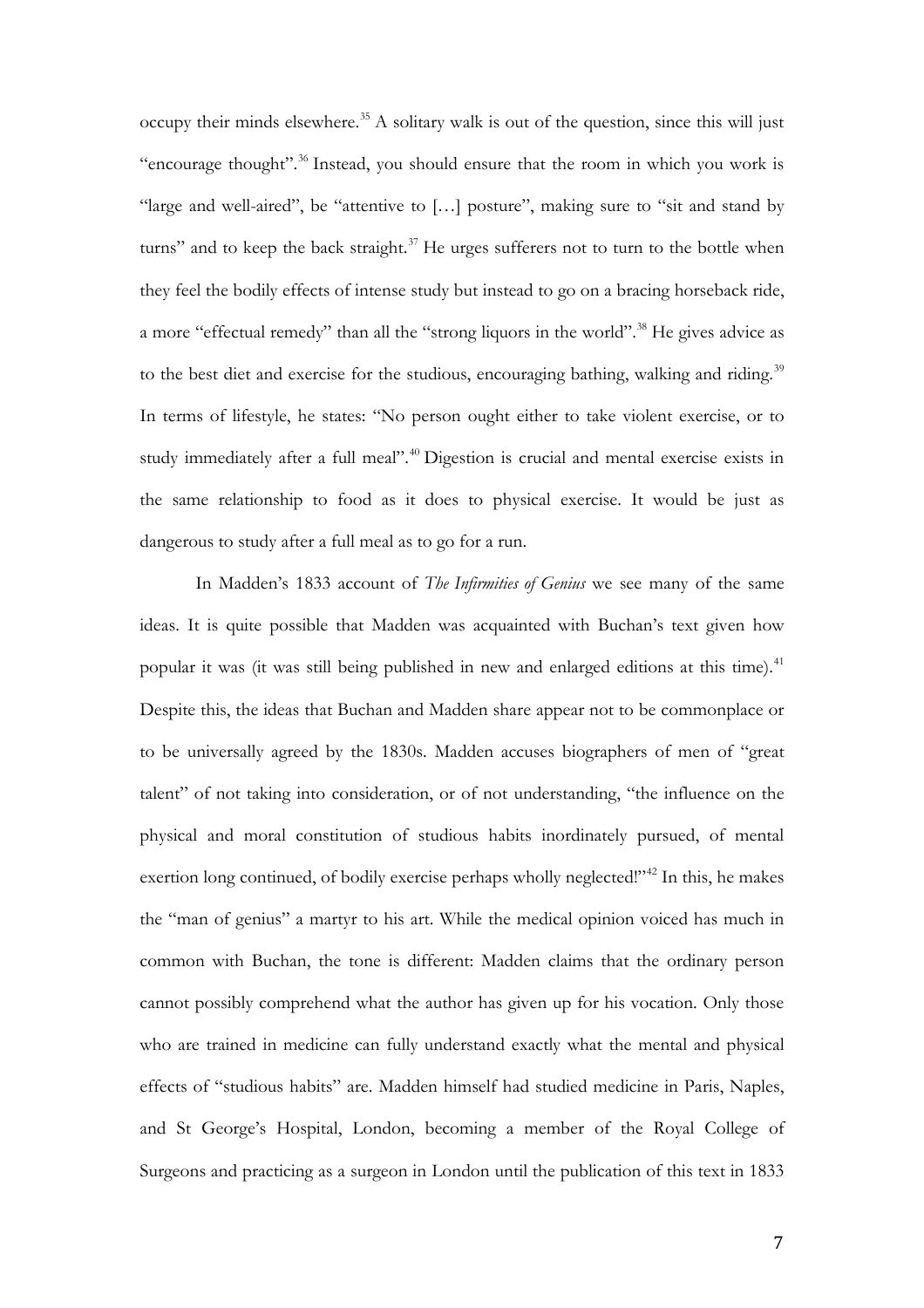when he went to Jamaica to pursue another career as a special magistrate.<sup>[43](#page-26-0)</sup> He approves of James Currie's controversial account of Robert Burns's life first affixed to his edition of Burns's *Works* in 1800 precisely because Currie was also a medical professional. [44](#page-26-1) Madden thought it was right that Currie drew attention to Burns's physical and mental infirmities because he was expert in such matters and so had the requisite knowledge and understanding.<sup>[45](#page-26-2)</sup>

In Madden's account, "the literary man" can do little to avoid ill health; it is the inescapable result of his labor, which he undertakes with fervor akin to religious devotion. In Madden's words, "The studious man sets out with stealing an hour or two from his ordinary repose; sometimes perhaps more; and finishes by devoting whole nights to his pursuits. But this nightwork leads to exhaustion".[46](#page-26-3) The act of study is an addictive one in Madden's view, which if left unregulated, will escalate into a life damaging pursuit. In another passage, he notes that

if the literary man consume his strength and spirits in his study, forego all necessary exercise, keep his mind continually on the stretch, and even, at his meals, deprive the digestive organs of that nervous energy which is then essential to their healthy action

he will suffer a succession of infirmities, most particularly hypochondria. [47](#page-26-4) For Madden, the "literary man" surrenders his health and wellbeing to his pursuits. While he acknowledges that "the sufferer has, in a great measure, drawn the evil on himself", he writes that equally we have to "admit that his infirmities of mind and body are entitled to indulgence and compassion". [48](#page-26-5) These infirmities are, in Madden's view, the inevitable effects of genius, which "demand[s] no less", than the physical and mental wellbeing of those it favors. [49](#page-26-6) As evidence, he quotes Edmund Burke's statement that a "vigorous mind" must be "accompanied by violent passions".<sup>[50](#page-26-7)</sup> The difference between Buchan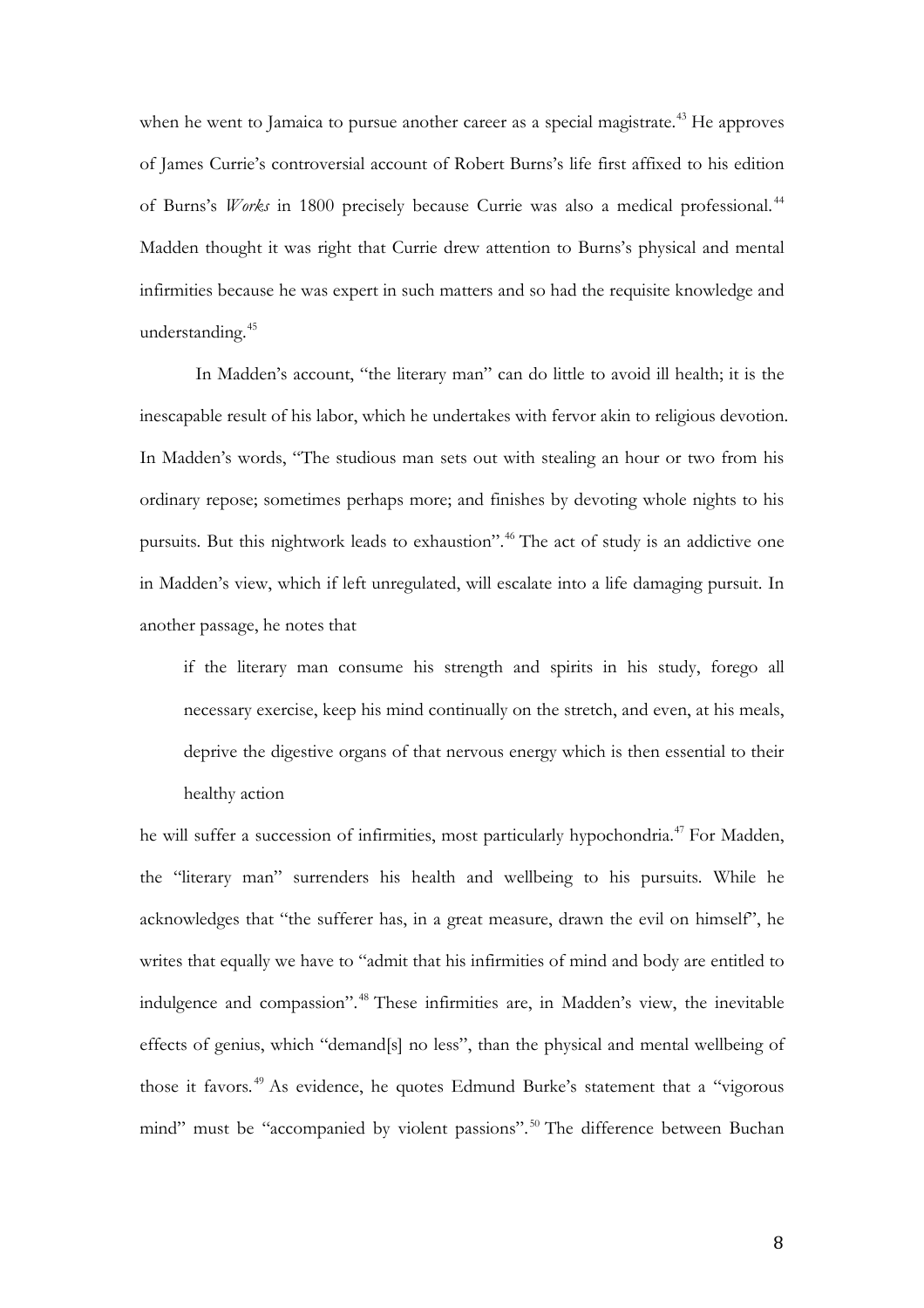and Madden, then, is that the latter does not hold men of genius entirely responsible for their infirmities.

For Madden, the mind is not more powerful than the body: the two exert power over each other reciprocally and equally.<sup>[51](#page-27-0)</sup> He claims that the mind can no more exert itself when the body is too tired, than the body can be exercised when the mind is fatigued.<sup>[52](#page-27-1)</sup> This leads him to conclude "the balance of health can be maintained in its natural equilibrium only when mental exertion is proportioned to bodily activity". [53](#page-27-2) In both Buchan and Madden the body of the literary genius is as much in danger as his mind. Buchan had also argued that a balance was needed between exercising both the mind and the body, but for him, this balance was entirely within the grasp of literary men. Madden's language is far less critical even though he acknowledges that ill health is not an essential characteristic of genius though it is unsurprising and perhaps inevitable. He writes of "literary fame" being "dearly purchased" and laments that "health […] has been sacrificed for its attainment".<sup>[54](#page-27-3)</sup> In both Buchan and Madden, it is striking that the brain is an organ to be exercised and stretched as much as any other part of the body. The results of over exertion are thus the same as for the body: fatigue and debilitated function.<sup>[55](#page-27-4)</sup> Madden goes much further than Buchan, though, when he sets out tables of figures to show the "Influence of Studious Habits on the Duration of Life", comparing the effects of different types of professions against each other. Even among men of genius there are certain kinds of writing that are better for you than others. Madden finds, through his own examination, that natural philosophers have the longest lifespan (seventy-five years on average) compared to poets (who only survive an average of fifty-seven years).<sup>[56](#page-27-5)</sup>

## **The Idea that Genius is a Disease**

Madden's 1833 account of the *Infirmities of Genius* explicitly draws upon Isaac D'Israeli's *The Literary Character, Illustrated by the History of the Men of Genius*, which was first published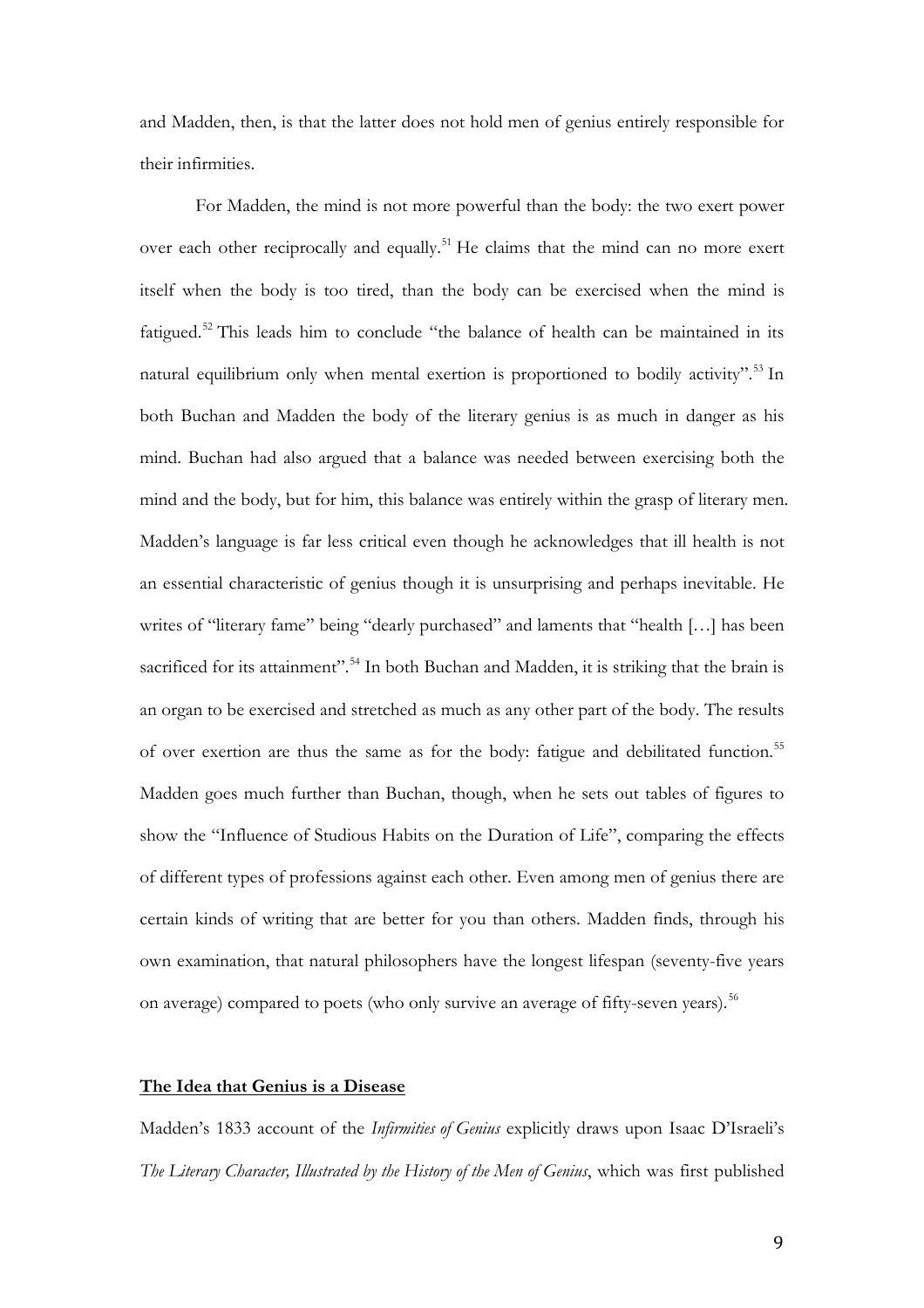in 1818. [57](#page-28-0) This text was itself an extension of an earlier publication, *An Essay on the Manners and Genius of the Literary Character* published in 1795. D'Israeli had suffered first hand one of the illnesses that Madden would list among the *Infirmities of Genius*; between 1794 and 1796, he had a nervous breakdown, writing the *Essay* during his convalescence in Exeter and dedicating another text written at the same time to his medical advisor from this period, Dr Hugh Downman, who was also a man of letters.<sup>[58](#page-28-1)</sup> Many of the ideas that are set out in D'Israeli's 1818 book exist already formed in the earlier 1795 essay, such as that "there is a familiarity in the characters of the Men of Genius", which enables them to be studied as a group. [59](#page-28-2) In the later text he expounds on this: he thinks that literary characters display "the most striking family resemblance" to each other.<sup>[60](#page-28-3)</sup> He writes of an "invisible brotherhood" existing between them and he characterizes this brotherhood as possessing universal and natural symptoms and treatment: "these men feel the same thirst, which is allayed at the same fountains."[61](#page-28-4) In D'Israeli's mind, these men are a type or genus, which cannot be understood by the ordinary man who should make allowances, specifically, for their "irritability of disposition". <sup>[62](#page-28-5)</sup> Aristotle had discussed the irritability of genius in his *Problems*. This idea is D'Israeli's unique contribution to the physical study of genius as it unfolds in the three texts considered here and it is confirmed in Madden's later book when he writes that "It is generally admitted that literary men are an irritable race".<sup>[63](#page-28-6)</sup>

For D'Israeli, to be possessed of genius is not an unalloyed pleasure; instead he describes it as "a perilous gift of Nature".<sup>[64](#page-28-7)</sup> Men of genius are innately irritable, in all senses of this word, including that they have the "most violent passions, with reason to restrain them".<sup>[65](#page-28-8)</sup> These passions are such that "their relish for enjoyment [is] more keen" than other men. [66](#page-28-9) Men of genius, by this account, seem to live life in a fuller degree than others: they are capable of extreme emotions and their desire for pleasure is more intense than is usually the case. In such statements, D'Israeli makes allowances for men of genius,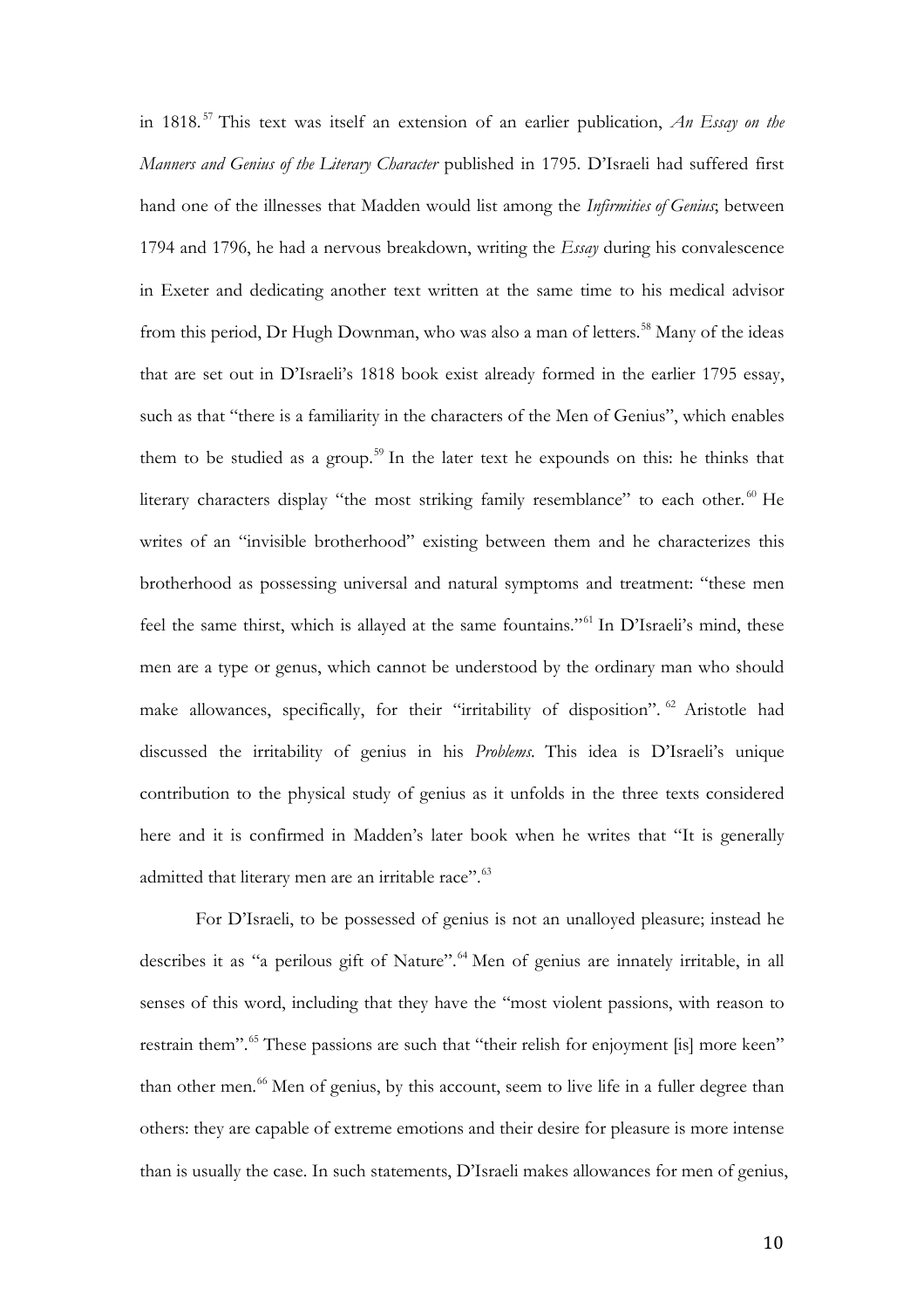valorizing them far more than Buchan had, making their vices and depravities a sad but inevitable symptom of their genius. There is much in their character, as it is described by D'Israeli, that today might suggest addiction: they crave, thirst, experience violent passions, and possess a sharper relish for enjoyment. It seems that theirs is a character addicted to stimulation.

For D'Israeli, the literary character is one that transcends historical and geographical bounds; it is, he writes, "of a more independent and permanent nature" than other kinds of characters and it is this aspect that particularly enables it to be studied. [67](#page-29-0) He compares his methodology in his *Essay* to Francis Bacon's empiricism and to the observation skills of the physician Thomas Sydenham. [68](#page-29-1) Once again Burns is presented as the archetype of the "irritable genius!"<sup>[69](#page-29-2)</sup> According to D'Israeli, men of genius simply cannot help their "great irritability of disposition" and it is this that predisposes them to particular illnesses and diseases as well as infirmities of a moral nature.<sup>[70](#page-29-3)</sup> Irritability is understood as that state of matter that all living creatures display; it is closely aligned to sensibility, which evinces a greater degree of responsiveness to external stimuli. It was a commonplace in the Romantic period to regard authors, particularly poets, as possessing a peculiar sensibility.<sup>[71](#page-29-4)</sup> D'Israeli states, for example, that playwright Jean Racine had "extreme sensibility". [72](#page-29-5) This is a necessary part of the character of genius for both D'Israeli and Madden, in contrast to Buchan, and in this we can see clearly the shift in opinion that has occurred. Both later writers note the "morbid sensibility" of genius, which, for D'Israeli, using medical language, "lurks in the temperament of genius, and the infection is often discovered where it is not always suspected".<sup>[73](#page-29-6)</sup> Indeed, D'Israeli quotes Germaine de Stael on how genius should be "treated as a real disease" and notes in his own words that the "irritability of genius is a malady".[74](#page-29-7)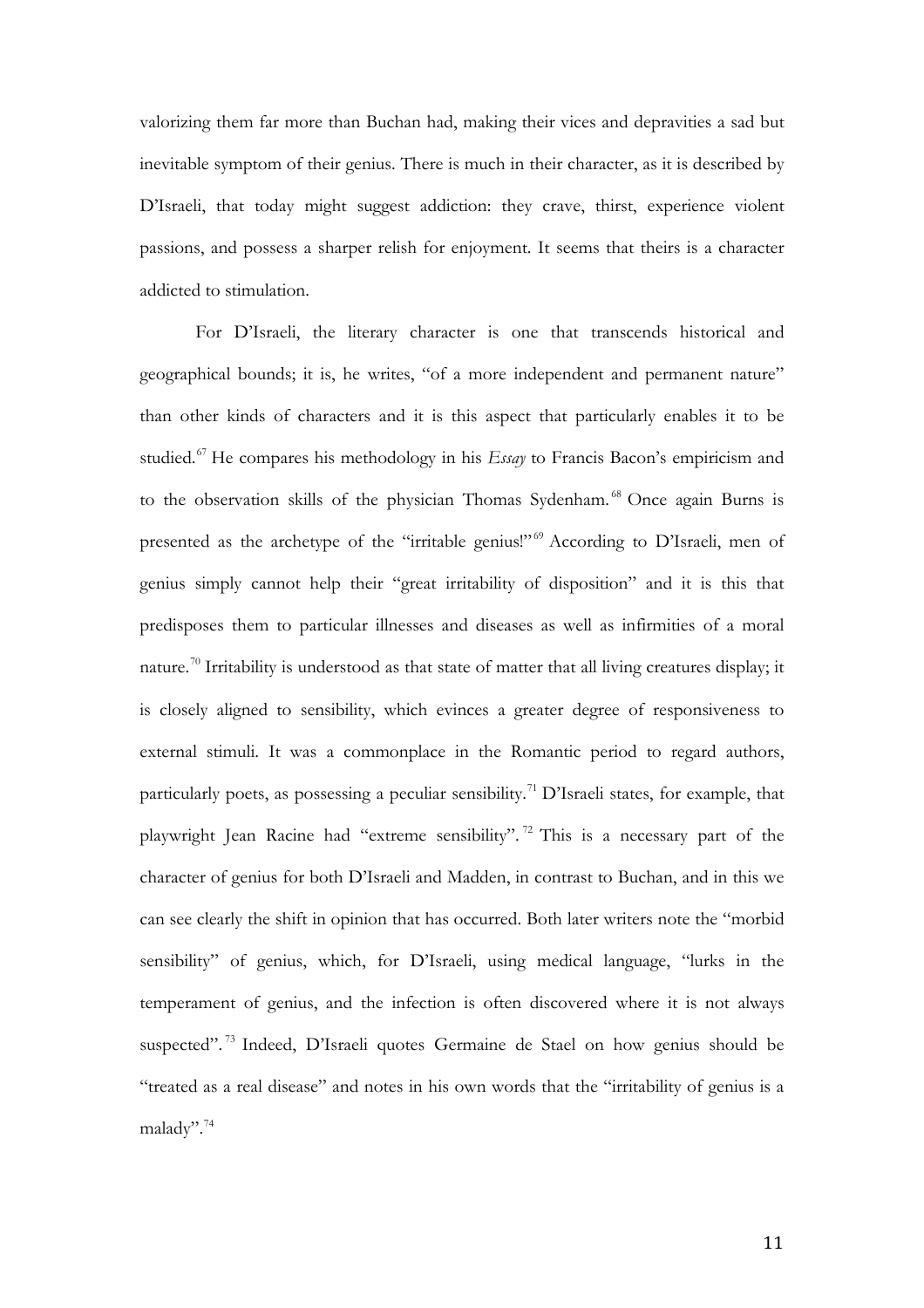A clear link is posited between irritability and sensibility, but D'Israeli's emphasis on the former allows him also to account for, and argue for tolerance of, the irascible tempers of men of genius. They cannot help it, he argues; the insolence, querulousness, and teeth gnashing witnessed in these men is simply the effect of their morbid sensibility.<sup>[75](#page-30-0)</sup> Anne C. Vila notes that even while sensibility was exalted by eighteenthcentury authors, there was also a "deep anxiety about it": sensibility was viewed "as a potentially dangerous quality that could lead to emotional excess, moral degeneracy, and physical debilitation". [76](#page-30-1) This had been established explicitly in Currie's account of Burns's life and was approvingly repeated by Madden. He quotes Currie on Burns's morbidly sensible "constitution", which displayed "the peculiarities and the delicacies that belong to the temperament of genius".<sup>[77](#page-30-2)</sup> Put this way, Burns had no chance: "He was liable, from a very early period of life, to that interruption in the process of digestion which arises from deep and anxious thought".<sup>[78](#page-30-3)</sup> He was already constituted in such a way as to be liable to the infirmities of genius, both physical and mental. Madden was convinced that the pre-eminent "literary malady" was indigestion and in this he echoed Buchan's concerns about a particular kind of "anxious thought" that was especially detrimental to men.<sup>[79](#page-30-4)</sup> Buchan had stated that, "intense thinking and inactivity never fail to weaken the powers of digestion".<sup>[80](#page-30-5)</sup>

More significant are the differences between Buchan's and Madden's positions, which allow us to see the shift in thinking that has occurred. Buchan thinks that a man of genius ruins an otherwise healthy constitution through bad habits of study whereas Madden thinks the constitution of a man of genius is already impaired and there is little he can do to improve it. Burns, according to Madden and via Currie, had been "Endowed by nature with great sensibility of nerves", which meant he had a "predisposition to disease which strict temperance and diet, regular exercise and sound sleep, might have subdued"; instead, "habits of a very different nature strengthened and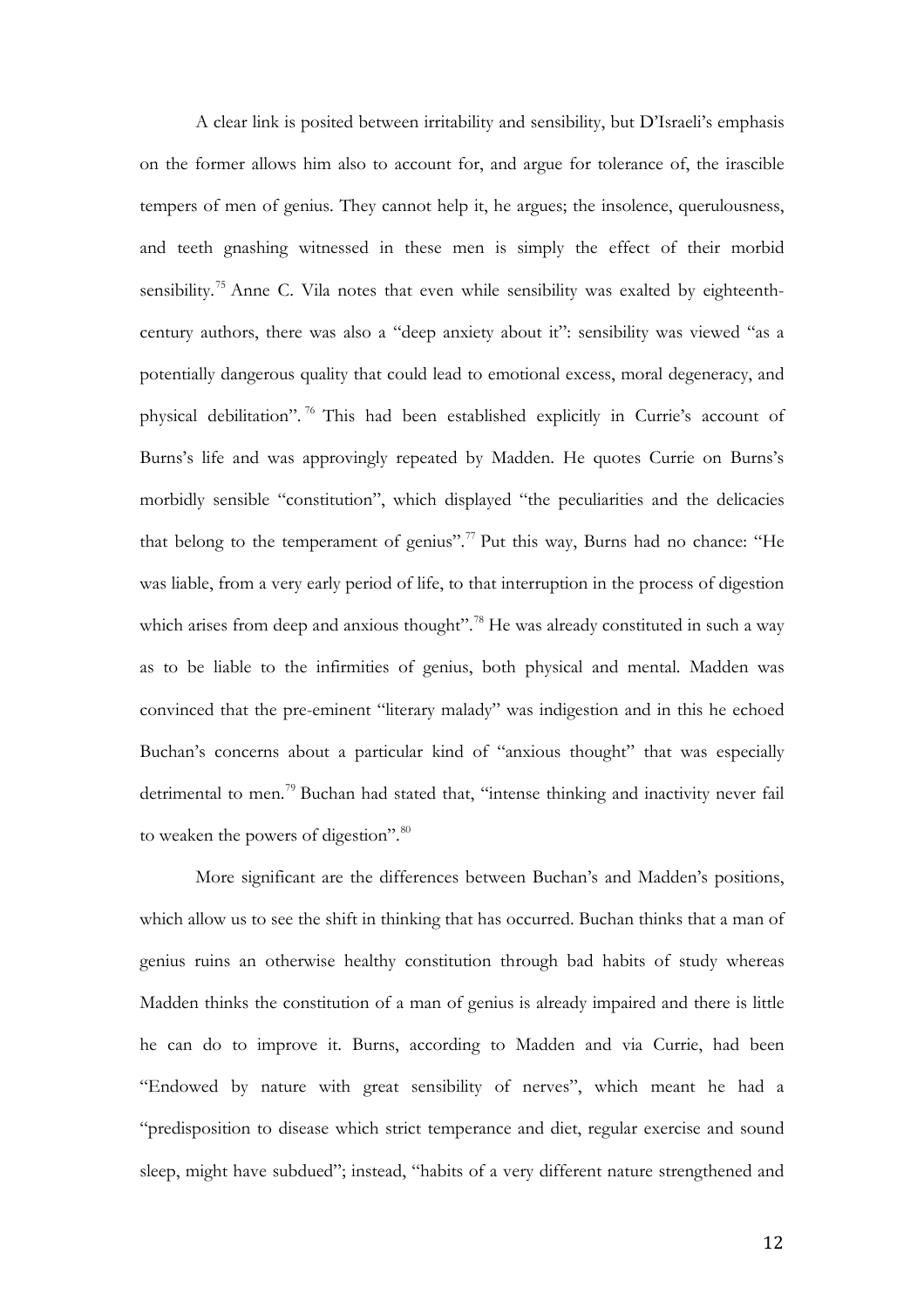inflamed" this sensibility.<sup>[81](#page-31-0)</sup> Both D'Israeli and Madden are deeply sympathetic to Burns's plight. His descent into alcoholism and womanizing is partially understood in terms of the natural conditions of genius. Placed in relation to each other, the three authors considered here clearly demonstrate the gradations that lead to the Romantic notion of genius. What has perhaps not been fully understood before is the bodily nature of genius. It is figured as a disease by D'Israeli, a disease that one is born with rather than one that is acquired by the bad habits associated with writing. For Madden, this innate predisposition to illness is coupled with these bad habits to the detriment of the literary genius.

## **Literature as Stimulation**

Jane Darcy has shown how Currie intended to use Burns' life as a medical case that demonstrated his own thinking on "the condition of melancholy and hypochondria".<sup>[82](#page-31-1)</sup> According to her, Currie had a particular theory that he wished to promote – contra John Brown's theory – with regard to "the value or danger of over-stimulating the body using alcohol and opium".<sup>[83](#page-31-2)</sup> Where Brown regarded all diseases as a matter of over- or understimulation and endorsed treatment accordingly with depressants or stimulants thought to counteract the effects, Currie seeks in his life of Burns to show the detrimental effects that alcohol and opium had on what Darcy calls "a physiology of extreme sensibility".<sup>[84](#page-31-3)</sup> Currie advocated for authors a regime of strict diet, exercise and sleep, rather than being perpetually stimulated by alcohol and opium. Indeed there is some evidence in the nineteenth-century texts discussed here that for so-called men of genius, writing and reading were themselves a form of nervous stimulation to which they could be unhealthily addicted. James Kennaway has examined how "Views of music as a form of nervous stimulation had already been commonplace in Enlightenment aesthetics", leading some, like Kant, to wonder whether it was merely a 'sensual pleasure rather than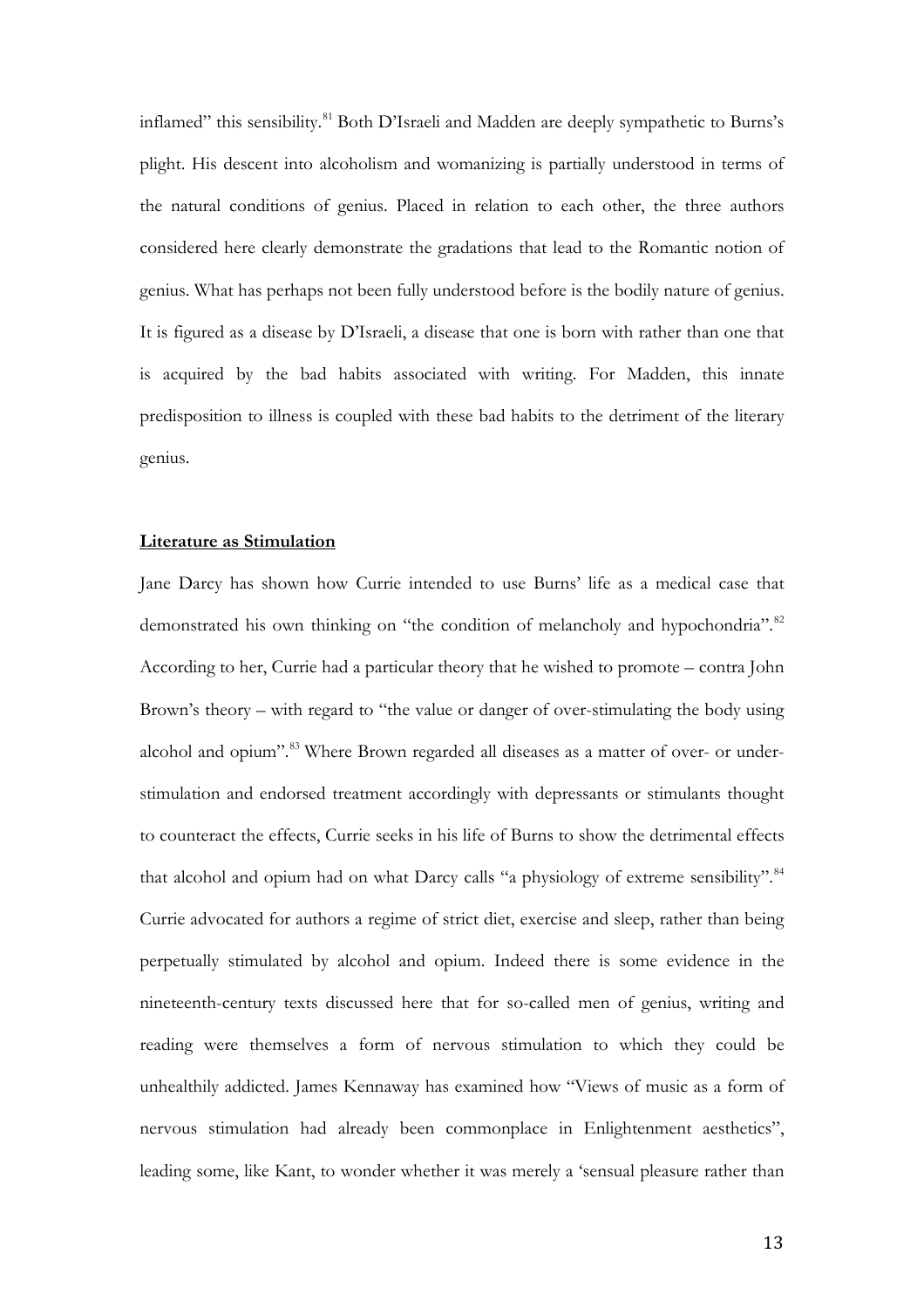an art."[85](#page-32-0) Kennaway traces a shift in the way that music was thought of through to the early nineteenth century when it was only "over-stimulating, effeminate, and dangerous sensual music" that was considered 'In terms of the nervous system".<sup>[86](#page-32-1)</sup> In contrast, there is evidence in the texts considered here that poets, in particular, were constitutionally predisposed to the over-stimulating effects of their profession, leading, as we see in Madden's tables of longevity organized by occupation, to a shortened lifespan.

Both Buchan and Madden recognize in the literary man of genius an inclination towards stimulation. Buchan notes that many "votaries" of learning "betake themselves to the use of strong liquors" in order to "relieve the mind after study".<sup>[87](#page-32-2)</sup> He represents such actions as a "reproach" to a female personified "learning".<sup>[88](#page-32-3)</sup> In Madden's texts, there is evidence of far more sympathy with authors and his language invokes a sense of religious devotion; the studious man is so ardent that he devotes "whole nights to his pursuits", but the consequent physical exhaustion requires the use of stimulants and the result is that "the existence that is passed in a constant circle of excitement and exhaustion, is shortened, or rendered miserable by such alternations; and the victim becomes accessory to his own sufferings". <sup>[89](#page-32-4)</sup> The difference between Madden and Buchan is that this behavior is excused even while it is censured by Madden. $90$  Such, again, was the archetypal case of "poor Burns".<sup>[91](#page-32-6)</sup> Madden writes of Burns's dyspepsia, or indigestion:

No one but a dyspeptic man, who is acquainted with the moral martyrdom of the disease, can understand the degree of exhaustion to which the mind is reduced, and the insupportable sense of sinking in every organ of the body which drives the sufferer to the use of stimulants of one kind or another. Whether wine, alcohol, ammonia, or the black drop, it is still the want of a remedy, and not the pleasure of the indulgence which sends the hypochondriac to that stimulant for relief.<sup>[92](#page-32-7)</sup>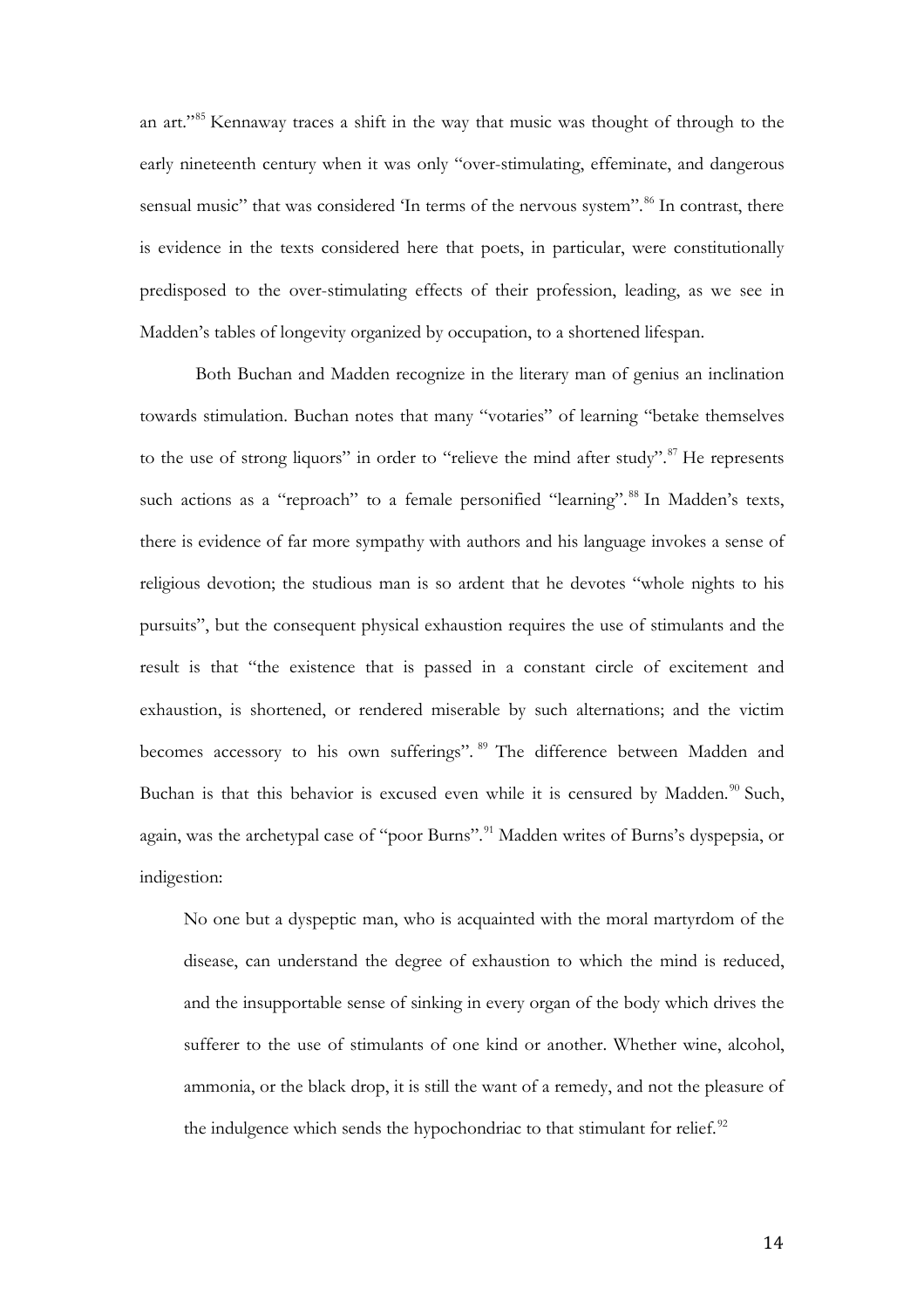Burns is a martyr to his disease; once again, we are told that it is impossible for ordinary people to understand what someone with this illness is going through. Madden writes explicitly that Burns was driven to seek a remedy in the stimulants listed; he is keen to emphasize that Burns did not take them for pleasure or recreation.<sup>[93](#page-33-0)</sup> For Madden, this is the price one has to pay: "The errors of genius demand no less" than one's health and longevity.<sup>[94](#page-33-1)</sup> His extremely detailed medical account of the causes and symptoms of the infirmities of genius give his text a decidedly professional tone.

D'Israeli has a whole chapter of *Literary Character* dedicated to "The Enthusiasm of Genius", using a term that draws on the association of two types of mental excess, which were themselves often linked: religion and madness.<sup>[95](#page-33-2)</sup> He writes that there is a state of mind "in the most active operations of genius" that does not even have a term sufficient to describe it because it is beyond the experience of "the multitude", though "*reverie*" comes closest. [96](#page-33-3) This enthusiasm is a mysterious phenomenon, which cannot be analyzed and "indeed can only be discovered by men of genius themselves". <sup>[97](#page-33-4)</sup> The consumptive poets Henry Headley and Kirke White are described as "early victims of the enthusiasm of study", mourned by others like them who are "organised" in the same way.<sup>[98](#page-33-5)</sup> This term suggests bodily or physical organization. Madden describes poetry as the language of the "religion of the heart" but warns that this is also "the religion of enthusiasm […] whose exaltation is followed by the prostration of the strength and spirits".<sup>[99](#page-33-6)</sup> Writing is here imagined as producing a cycle of exhilaration and depression, which was commonly attributed to the use of stimulants. Indeed poetry becomes a stimulant itself in this formulation: while it may raise the poet up in the first instance there will be a corresponding consequent abasement. This is figured in D'Israeli as a rising up and a falling down in religious fervor.

Currie had argued that the "occupations of a poet" specifically caused Burns' health to deteriorate. He had the constitutional problems to be expected of a "man of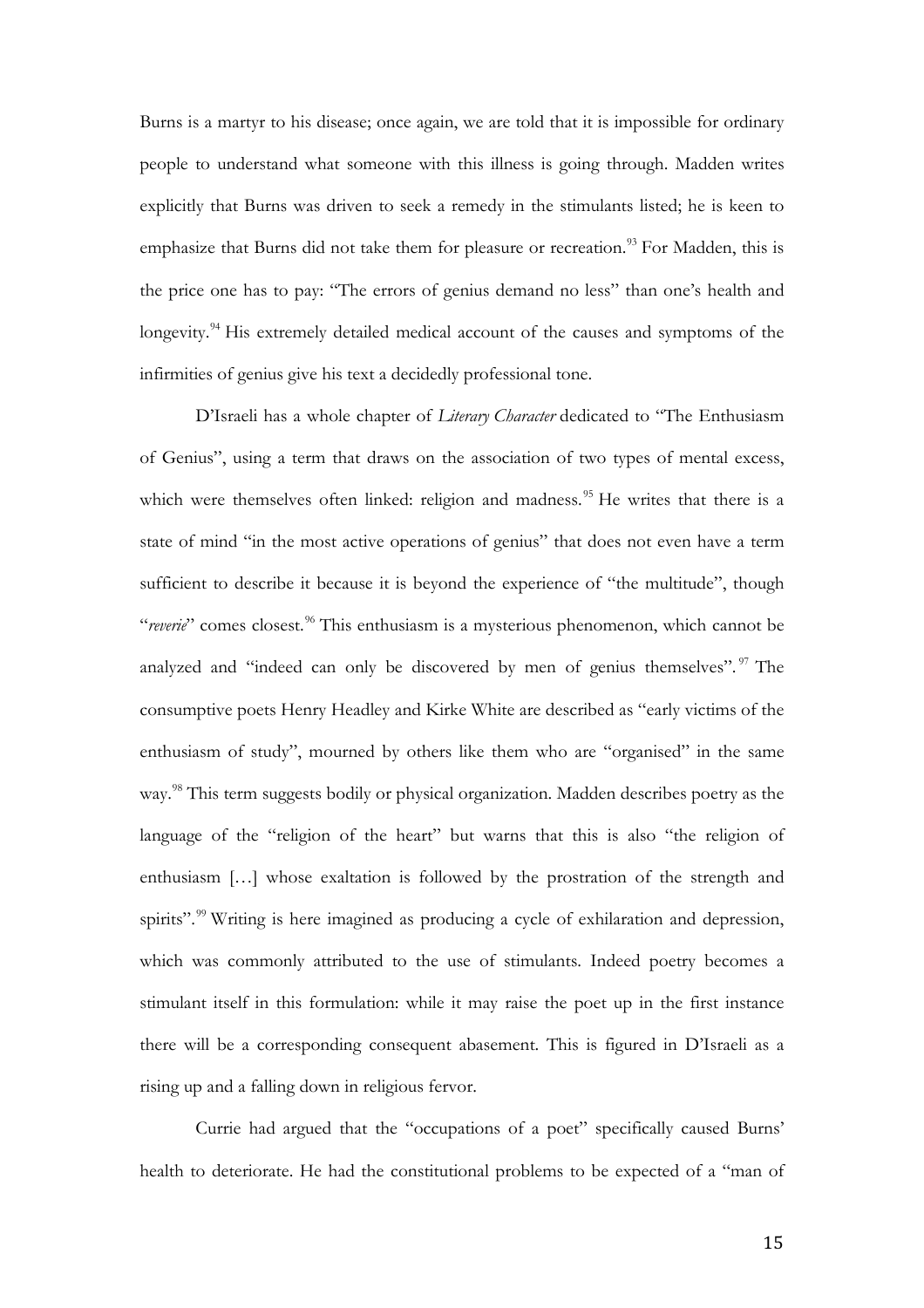genius" and his innate sensibility required a "perpetual control" that was not to be offered by the occupation of poetry.[100](#page-33-7) Madden adds to this that Burns's "new career" of poetry, unlike his work at the plough, led him into vices and excesses that he would never otherwise have encountered. [101](#page-33-8) The second volume of *Infirmities of Genius* offers "brief sketches of the physical infirmities" of Pope, Johnson, Burns, Cowper, Byron and Scott.<sup>[102](#page-33-9)</sup> The last author, unlike the others in this list, is credited with avoiding "the ordinary errors of genius" by means of his "well-regulated habits".<sup>[103](#page-33-10)</sup> Again, this might be placed in the context of Cheyne's insistence on regimen and control and to the longer history of keeping diaries of one's food consumption and exercise.<sup>[104](#page-33-11)</sup> Thus, the natural sensibility of genius needs to be regulated and controlled but the occupation of writer exacerbates the infirmities of the already potentially dangerous constitution.

As previously mentioned, D'Israeli and Madden are particularly forgiving of the poets and authors in whose lives can be seen the "infirmities of genius". Madden reserves scorn for the biographers who rake up the "frailties" of such authors in order to satiate public appetite.<sup>[105](#page-33-12)</sup> He mentions Percy Shelley, whose "indiscretions", he writes, "had rendered his name an unmentionable one" ten years earlier but whose poetry more recently is receiving a sympathetic reception due to the change in public morals.<sup>[106](#page-33-13)</sup> Madden would write about Shelley in another publication, his *Literary Life and Correspondence of the Countess of Blessington*, published in 1855. In this he cited P. G. Patmore's 1854 account of Shelley, which confirmed Madden's view of the physical infirmities experienced by poets: "his features had an unnatural sharpness, and an unhealthy paleness, like a flower that has been kept from the light of day".<sup>[107](#page-33-0)</sup> Madden also cites Patmore, who claimed that William Hazlitt "tortured" all these characteristics "Into external types and symbols of that unnatural and unwholesome craving after injurious excitement".[108](#page-33-14) What is seen in Hazlitt as unnatural is rehabilitated in Madden as a sad but inescapable aspect of the literary character. Madden claims that it is a lack of

16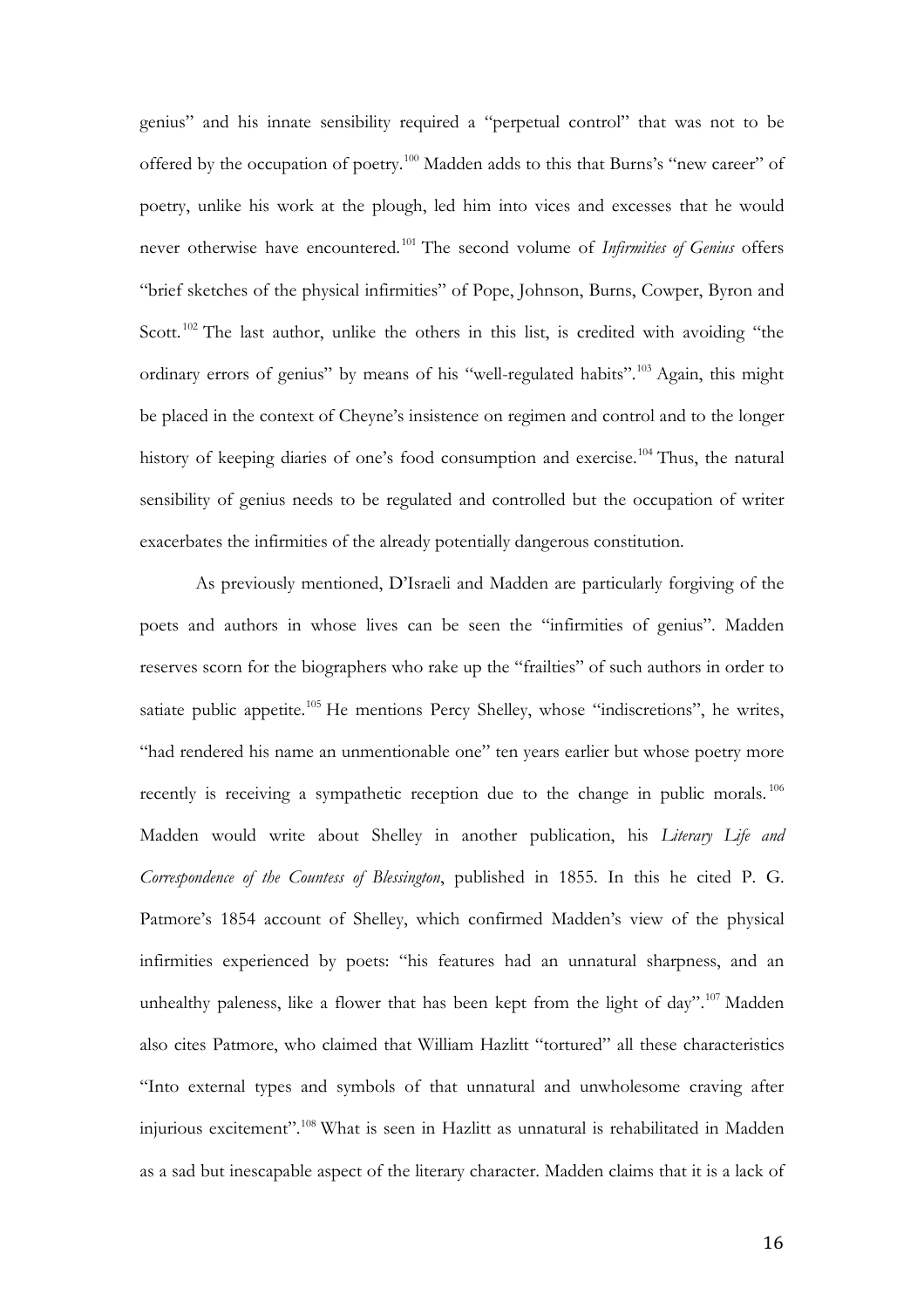medical knowledge that permits critics to misdiagnose authors' infirmities. The "distempered visions" of a "'heat oppressed brain'" are mistaken "for impersonated impressions", for example, when they are in fact symptoms of the author's true indisposition. [109](#page-33-3) He rails against those biographers who highlight authors' "imperfections" for the delight of the "prevailing appetite for literary gossip" and who never think of referring these imperfections instead "to a temperament deranged by ill-regulated or excessive mental application".<sup>[110](#page-33-4)</sup> Madden is always ready to excuse the behavior of a literary author and feels justified in doing so because of his medical expertise. For D'Israeli too, the "learned author" must be excused: "Erudition is a thirst which its fountains have never satiated. What volumes remain to open! What manuscript but makes his heart palpitate!"<sup>[111](#page-33-5)</sup> The "malady" of genius is such that we should not "be surprized at the poetical temperament".<sup>[112](#page-33-15)</sup> Shelley himself was advised to stop writing *Laon and Cythna* in September 1817 by his doctor William Lawrence because of the nervous excitement it was thought to be causing him and the effects this was having on his body.<sup>[113](#page-33-16)</sup>

## **The End of Literary Life**

It is often the case in the books discussed in this essay that "men of genius" are identified as such by the fact of their literary productions, but these writings are not always of the poetic, novelistic, or dramatic genres. That said, D'Israeli and Madden clearly feel that the writers of literary works, and especially poets, are more in danger than other kinds of writers or thinkers.[114](#page-33-6) D'Israeli does not confine his comments and examples to the purely literary as we would now understand it; his book features artists, composers and men of science and medicine too. John Hunter, the Comte de Buffon, Linnaeus, Bacon, Newton, are all regarded as examples of the irritable genius in D'Israeli's *Literary Character*.<sup>[115](#page-33-8)</sup> Madden equally applies the term "literary [...] to all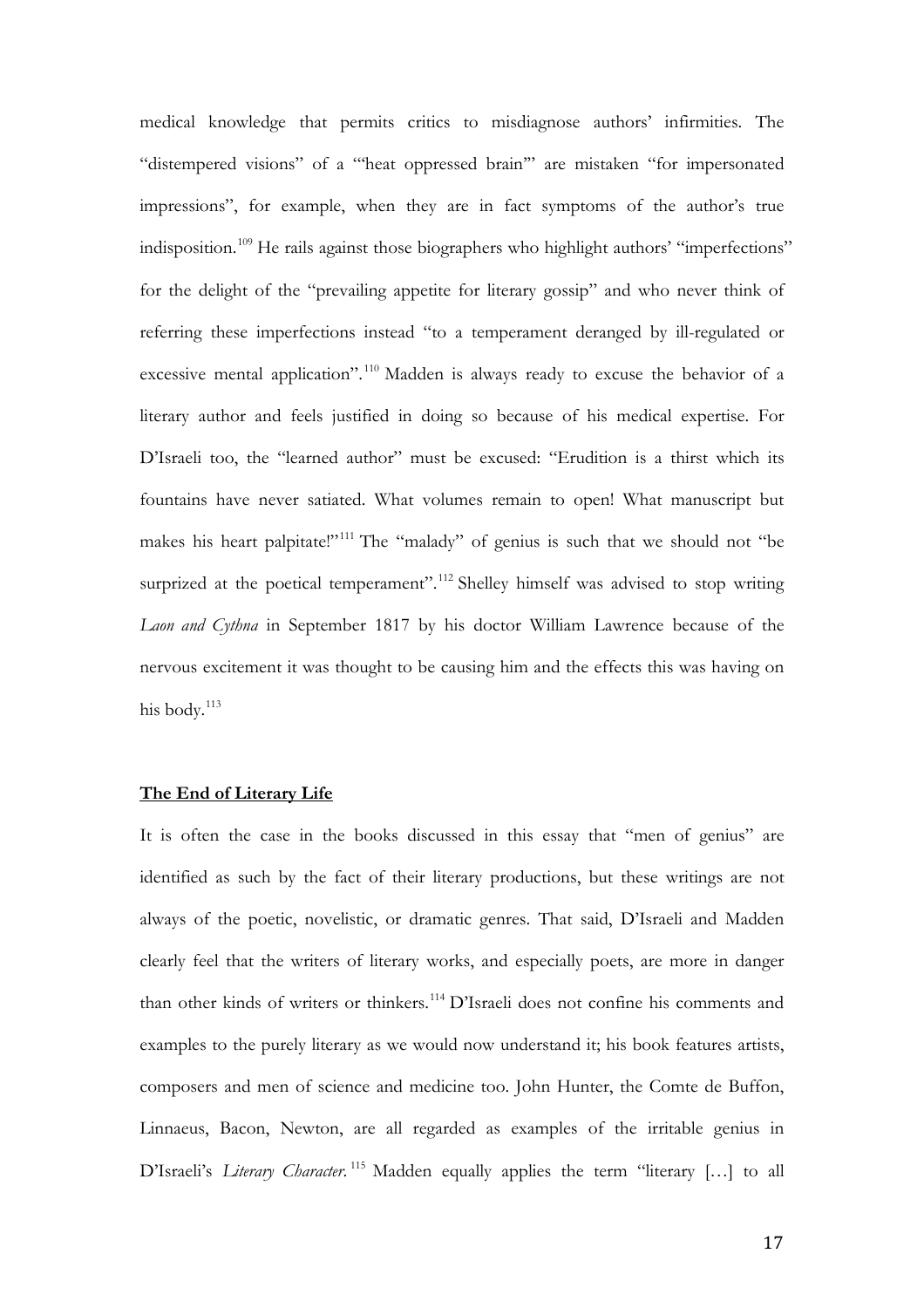persons who make books the business of their lives" and he casts a similarly wide net to D'Israeli.<sup>[116](#page-33-12)</sup> In the tables that Madden sets out of "the most celebrated authors in the various departments of literature and science", he enters into an extended discussion concerning which of the professions is the most conducive to health and finds invariably that men of science outlive their literary counterparts.<sup>[117](#page-33-13)</sup> Natural philosophy has "the first place in the list of studies conducive to longevity", which is evidence, he assumes, that it offers "tranquility of mind, and bodily well-being", while poetry "appears to occupy the last" place in this list.<sup>[118](#page-33-0)</sup> He offers a few ideas for why this might be: perhaps natural philosophy is a "less laborious study, or calls for less profound reflection than poetry"; or perhaps poetry does not use one sole faculty but instead "demands the exercise of all the faculties, and communicates excitement to all our feelings"; finally he asks, "is it that the throes of imaginative labour are productive of greater exhaustion than those of all the other faculties?"[119](#page-33-17) His discussion is framed in terms of the body and the imagination is represented as a faculty that is exercised, worked, and which can become exhausted. It is the labor of poetry itself that is dangerous. Madden considers poets to be using up their life force in the act of composition: "No trifling expenditure of vital energy is required for the translation of fine thoughts from the regions of earth to those of heaven".<sup>[120](#page-33-14)</sup> The language of commercial exchange continues: the poet has "abridged his life to immortalize his name."<sup>[121](#page-33-18)</sup>

Within the ranks of the natural philosophers, astronomers do best because their attention is lifted above the "trivial vexations and petty miseries of life" to contemplate the sublimity of the night sky.<sup>[122](#page-33-19)</sup> Dramatists live longer than poets because their "toils" are so different; dramatists "exercise other and more sober faculties" in their work.<sup>[123](#page-33-1)</sup> He portrays dramatists as being connected to the real world, giving poetical conceptions "the garb of real life", giving "breath and animation to exalted sentiments", and giving "to legendary exploits the vivid character of actual events".<sup>[124](#page-33-2)</sup> He feels vindicated in his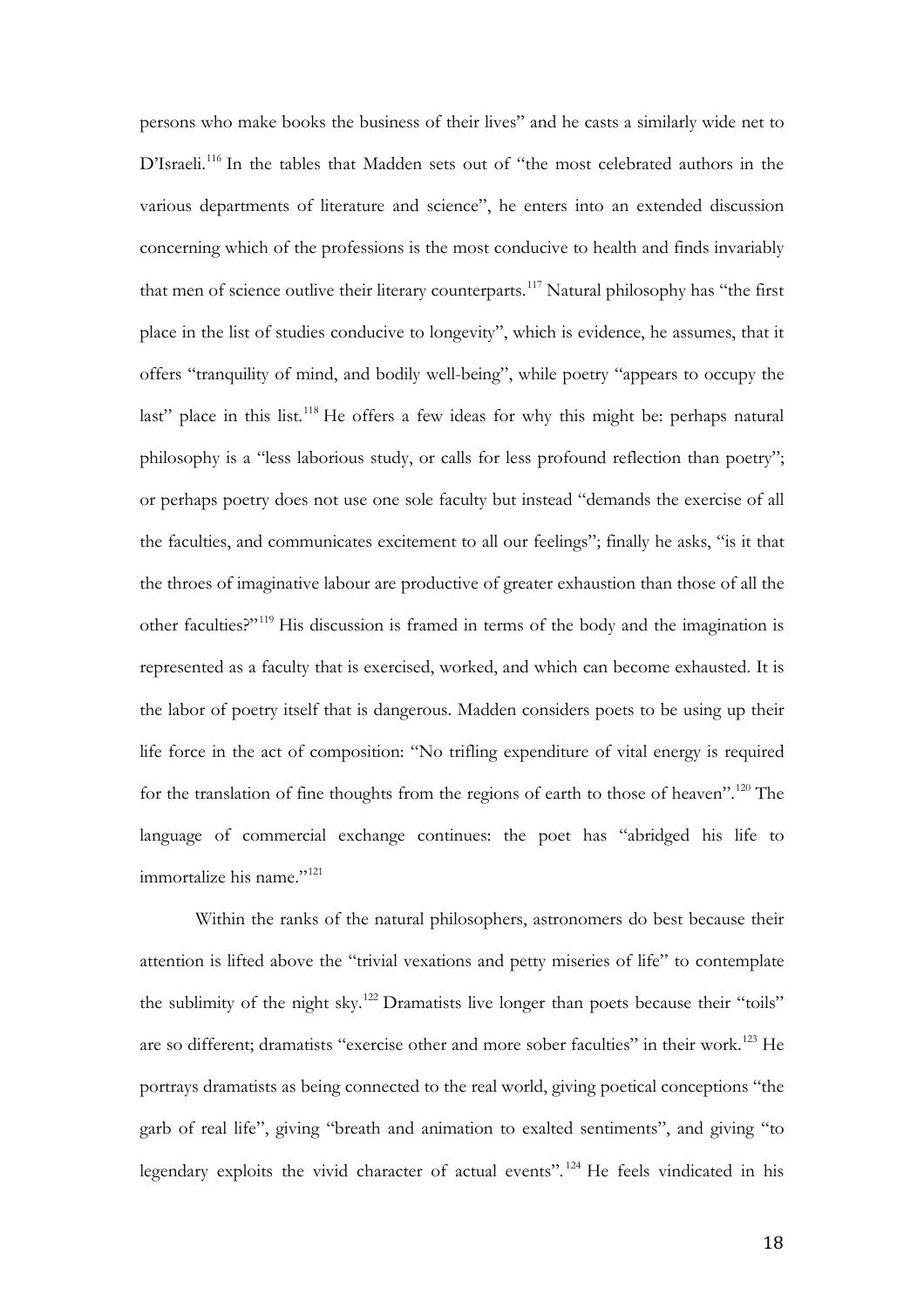theory that "the labours of dramatic composition have not the same depressing influence on the energies of life as those of the other branches of poetry" by the evidence he uses to show the longevity of dramatists.<sup>[125](#page-33-20)</sup>

When comparing the lifespan of medical authors with novelists and other miscellaneous writers, Madden finds that those "into whose pursuits imagination little enters" (in other words, those in the worlds of science and medicine) have a higher life expectancy.<sup>[126](#page-33-21)</sup> He considers periodical writing to be the most dangerous to health:

There is, indeed, no labour more destructive to health, than that of periodical literature […] The readers of those light articles which appear to cost so little labour in the various literary publications of the day, are little aware how many constitutions are broken down in the service of their literary taste.<sup>[127](#page-33-22)</sup>

Again, the language of this discussion is physical and bodily: he writes of the "labour" of writing and of "the wear and tear of mind and body so early and so severely felt".<sup>[128](#page-33-3)</sup> What seem to be light-hearted pieces cost their makers dearly in terms of their health and lifespan. In contrast, he argues, novelists concentrate on just one subject for a prolonged period of time and this subject comes from their own imaginations, rather than requiring the laborious and excessive study of other authors.

The "literary", according to Madden, are defined as those who are "addicted to studious habits".<sup>[129](#page-33-4)</sup> Currie's and Madden's texts, when positioned in relation to both Buchan's and D'Israeli's, begin to seem like a new kind of genre: the medical biography. While many of the ideas presented in these texts may not be new, they are put into a new generic context, popularizing medical ideas for a general reader. In Madden's second volume of *Infirmities*, he explores the lives of a few poets and one novelist in close detail. In his chapter on Byron, he notes the current "unprecedented avidity" of the public appetite for "lives, last days, recollections, conversations, notices, and journals".<sup>[130](#page-33-16)</sup> His own account is different to these, however. He makes allowances for Byron's many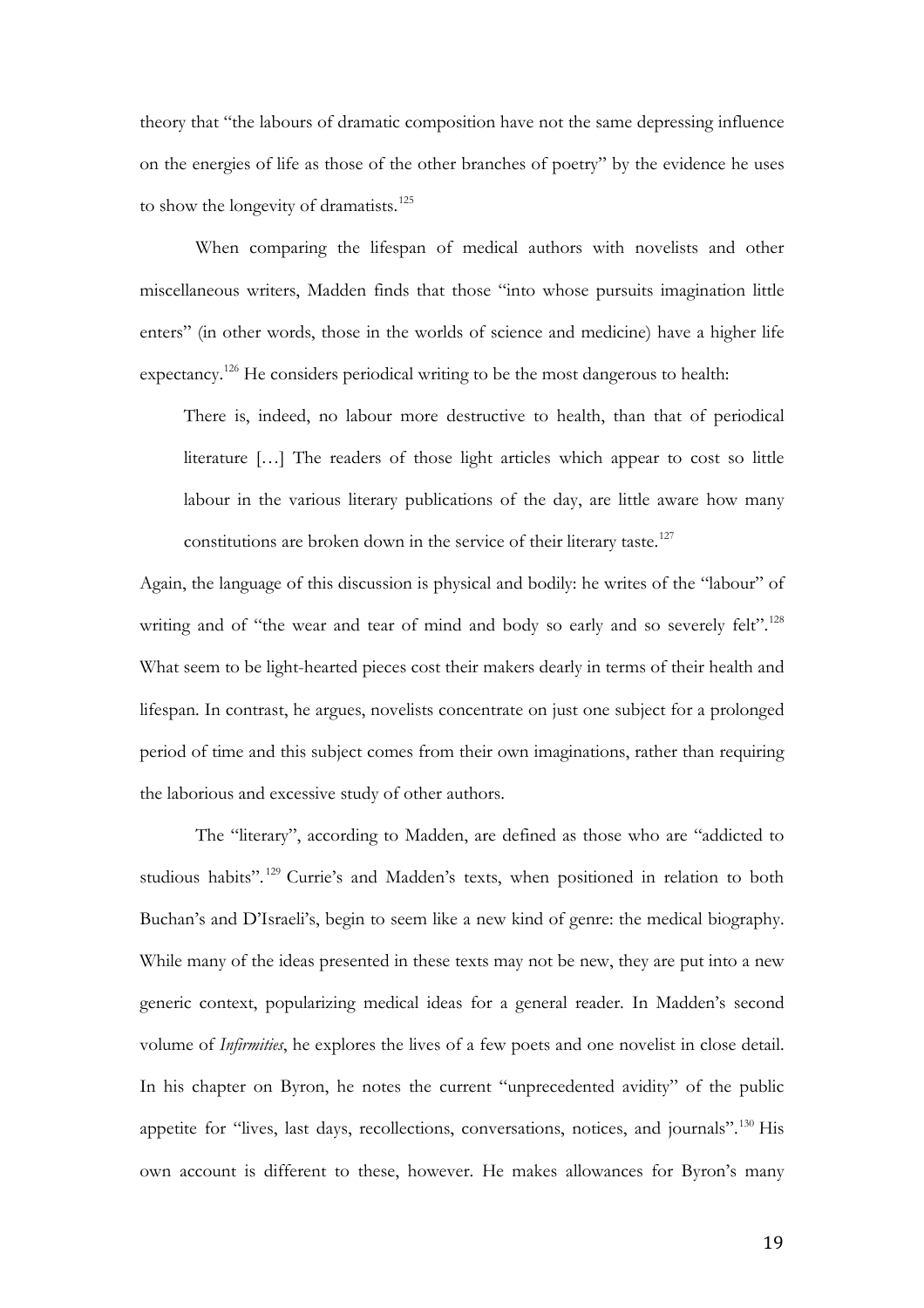defects, such as his depiction as "inconstant, vain, irascible, sarcastic, and dissolute", because this is the "constitutional state" of the "poetic temperament".<sup>[131](#page-33-6)</sup> These evils arise not solely from the occupation of poetry in Madden's opinion but "to every species of intellectual labour, too long continued, or too intensely followed, and the result is a state of morbid sensibility, arising from bodily disease". [132](#page-33-7) Importantly, while Madden considers the mental state of literary authors, he is also very much concerned with the physical condition of literary genius. Madden is a medical professional who uses his diagnostic tools to analyze and explain. He engages in what we would now consider the dubious practice of retrospective diagnosis when he identifies the "disease" that Byron had been suffering from throughout his life: "epileptic diathesis".<sup>[133](#page-33-23)</sup> His "excessive mental exertion" is one of the key reasons given for calling into activity "the dormant malady to which he was predisposed" and Madden even seems to think that this is the cause of Byron's death.[134](#page-33-24) In Madden's account we see a new confidence in the ability of medicine to understand the multi-faceted irritability and sensibility of literary genius.

<span id="page-19-2"></span><span id="page-19-1"></span><span id="page-19-0"></span>The idea of the mad genius has a long and complex history, but perhaps these texts represent a staging post in its mythology, which continues to this day. There are also clear links drawn between this stereotype of the mad genius and overwork or excessive study. Perhaps the most famous mad genius of all, Victor Frankenstein, becomes ill because he applies himself to his task with "unremitting ardour"; his "cheek had grown pale with study, and [his] person had become emaciated with confinement." Frankenstein suffers from unspecified nervous illness on a number of occasions in the novel, leaving him to declare that "If the study to which you apply yourself has a tendency to weaken your affections, […] then that study is certainly unlawful, that is to say, not befitting the human mind."<sup>[135](#page-33-8)</sup> For Frankenstein, study that destroys social and domestic affection is morally wrong, whereas, D'Israeli, for example, considers the man of genius to be necessarily antisocial and often not fit for company. There are lines to be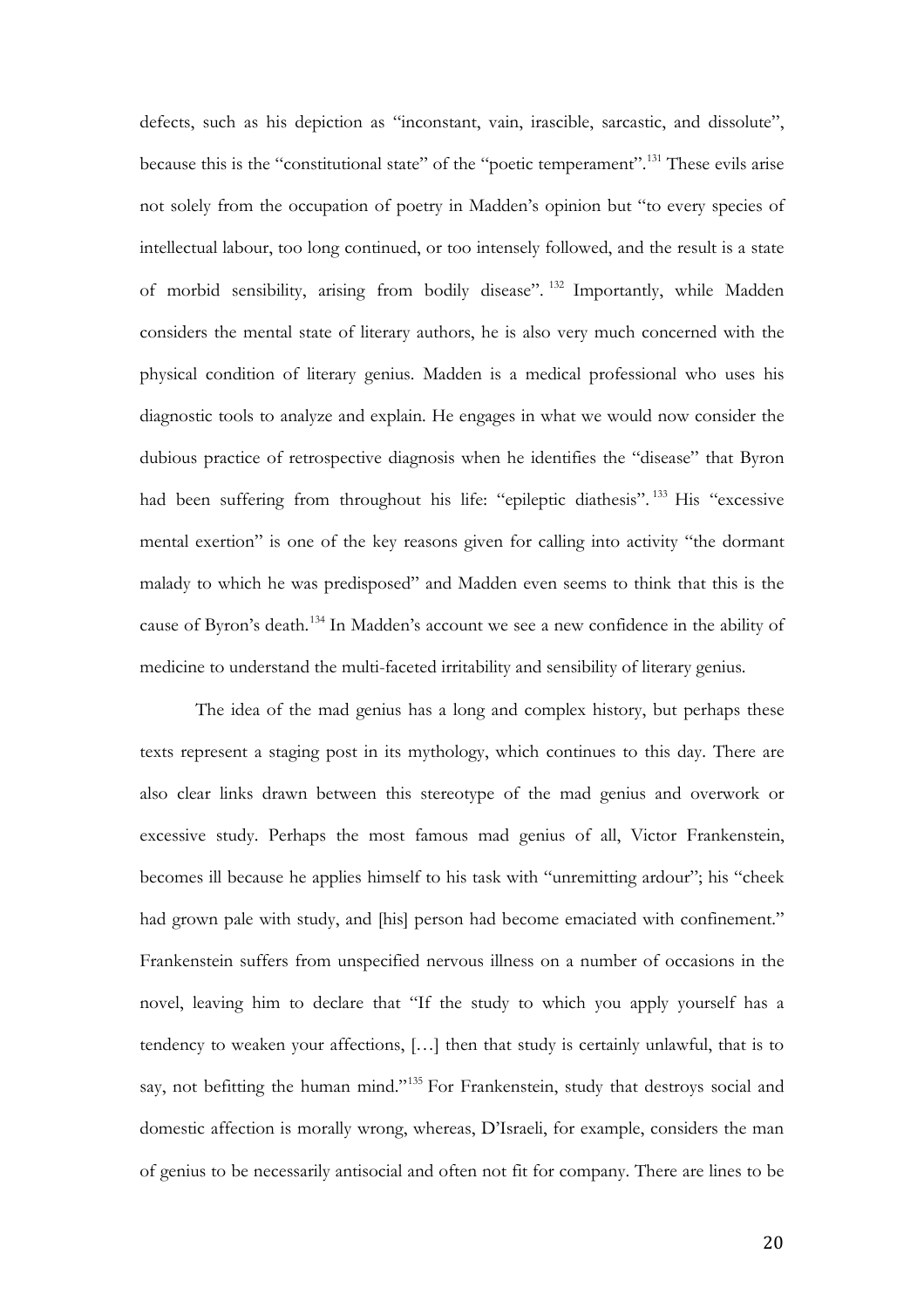<span id="page-20-4"></span>drawn between such accounts and future texts, such as Max Nordau's *Degeneration* (1892), which similarly saw in fin de siècle art and society the symptoms of a disease. Similarly, Cesare Lombroso thought that criminality originated in inherited physical defects. The shift that has been traced here, is from Buchan's idea that it was possible to separate studiousness from the individual, with the encouragement of good digestion and exercise, but for D'Israeli, Madden and Currie genius is a state of being that could and should be medicalized.

<sup>1</sup> See, in particular, David Higgins, *Romantic Genius and the Literary Magazine: Biography*, *Celebrity, Politics* (London and New York: Routledge, 2005) and Jane Darcy, *Melancholy and Literary Biography, 1640-1791* (Houndsmills: Palgrave Macmillan, 2013).

<sup>2</sup> Being a literary genius in these books is a peculiarly male phenomenon though women can experience the associated disease of sensibility. Some of these authors are mentioned briefly in this essay; for William Godwin's many illnesses see his diary online: *The Diary of William Godwin*, eds. Victoria Myers, David O'Shaughnessy, and Mark Philp (Oxford: Oxford Digital Library, 2010), accessed September 16, 2015,

[http://godwindiary.bodleian.ox.ac.uk.](http://godwindiary.bodleian.ox.ac.uk/)

<sup>3</sup> Benjamin D'Israeli, *Lothair*, 3 vols. (London: Longman, Green and Company, 1807), 1: 276.

<span id="page-20-0"></span><sup>4</sup> John Watkins, *Characteristic Anecdotes of Men of Learning and Genius […]* (London: James Cundee, 1808).

<span id="page-20-3"></span><sup>7</sup> Ibid., 3.

<span id="page-20-1"></span><sup>&</sup>lt;sup>5</sup> Ibid., "Preface".

<span id="page-20-2"></span><sup>6</sup> Higgins, *Romantic Genius,* 1.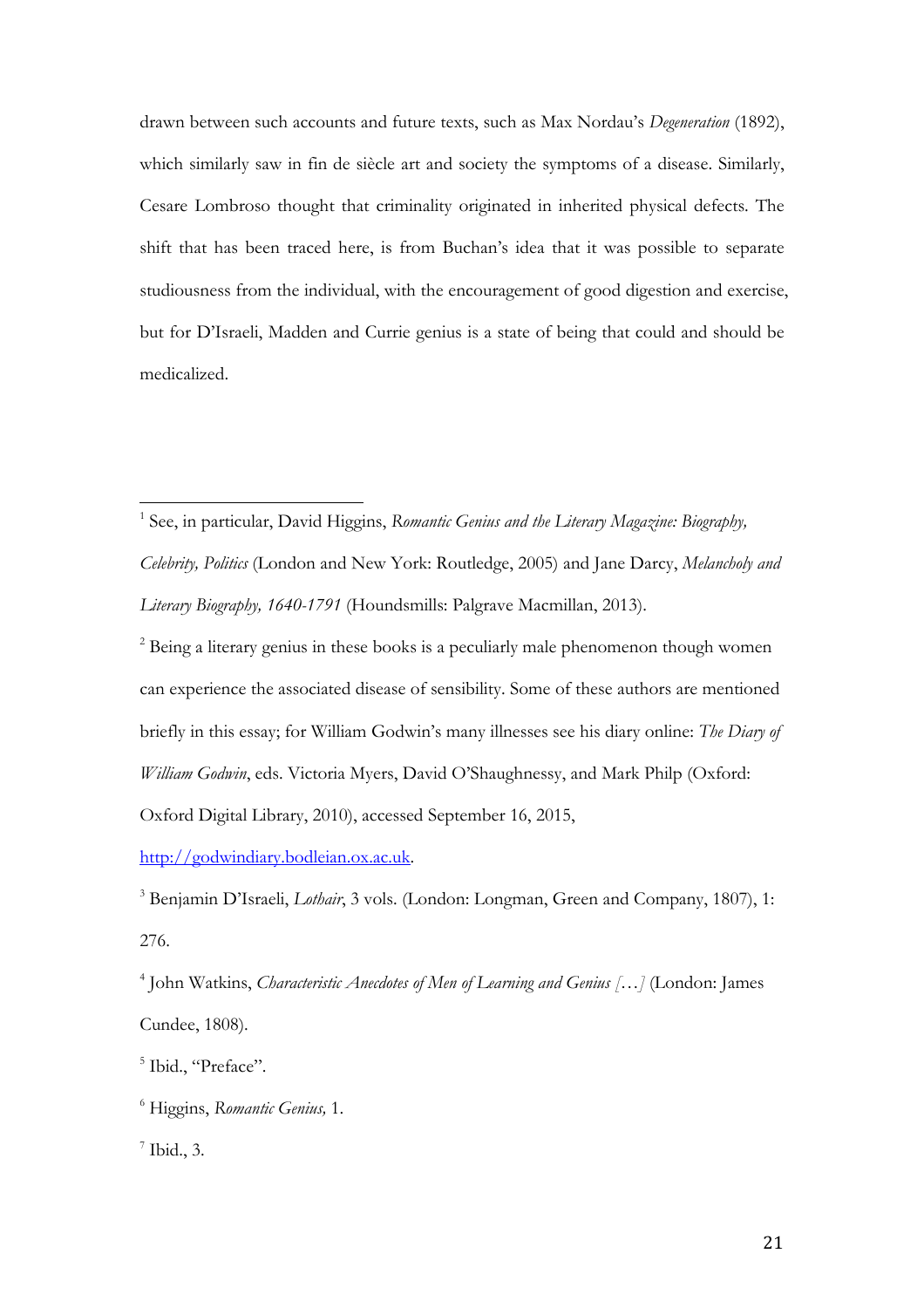<sup>8</sup> William Duff, *Essay on Original Genius*. (London: Edward and Charles Dilly, 1767); I have written about the shift in the way that literary creation was perceived in William Godwin, Mary Shelley and others in chapter 3 of *Creating Romanticism: the Literature, Science and Medicine of the 1790s*. (Houndsmills: Palgrave Macmillan, 2013).

<span id="page-21-0"></span><sup>9</sup> William Buchan, *Domestic Medicine [...]*, 18th ed. (London: A. Strahanm T. Cadell, and W. Davies, 1803); Isaac D'Israeli, *An Essay on the Manners and Genius of the Literary Character* (London: T. Cadell, Jnr and W. Davies, 1795); Isaac D'Israeli, *The Literary Character, Illustrated by the History of the Men of Genius […]* (London: John Murray, 1818); R. R. Madden, *The Infirmities of Genius, Illustrate by Referring to the Anomalies in the Literary Character to the Habits and Constitutional Peculiarities of Men of Genius*, 2 vols. (London: Saunders and Ottley, 1833).

<sup>10</sup> The Brontë household had a copy of Buchan's *Domestic Medicine* and it has been used in readings of their novels, such as in a discussion of *Wuthering Heights* in chapter 4 of Janis McLarren Caldwell, *Literature and Medicine in Nineteenth-Century Britain: From Mary Shelley to George Eliot* (Cambridge, CUP, 2004).

<sup>11</sup> "Buchan, William (1729–1805)," Christopher Lawrence in *Oxford Dictionary of National Biography*, ed. H. C. G. Matthew and Brian Harrison (Oxford: OUP, 2004); online ed., ed. Lawrence Goldman, September 2012. Accessed September 16, 2015

[http://www.oxforddnb.com.ezproxy.lancs.ac.uk/view/article/3828.](http://www.oxforddnb.com.ezproxy.lancs.ac.uk/view/article/3828) See also Lawrence's 'William Buchan: Medicine Laid Open," *Medical History* 19 (1975): 20-35. It seems likely that William Smellie helped write *Domestic Medicine*.

<sup>12</sup> Buchan, *Domestic Medicine*, 57.

<sup>13</sup> Ibid., 53.

<sup>14</sup> Ibid., 50.

<sup>15</sup> Ibid., 57.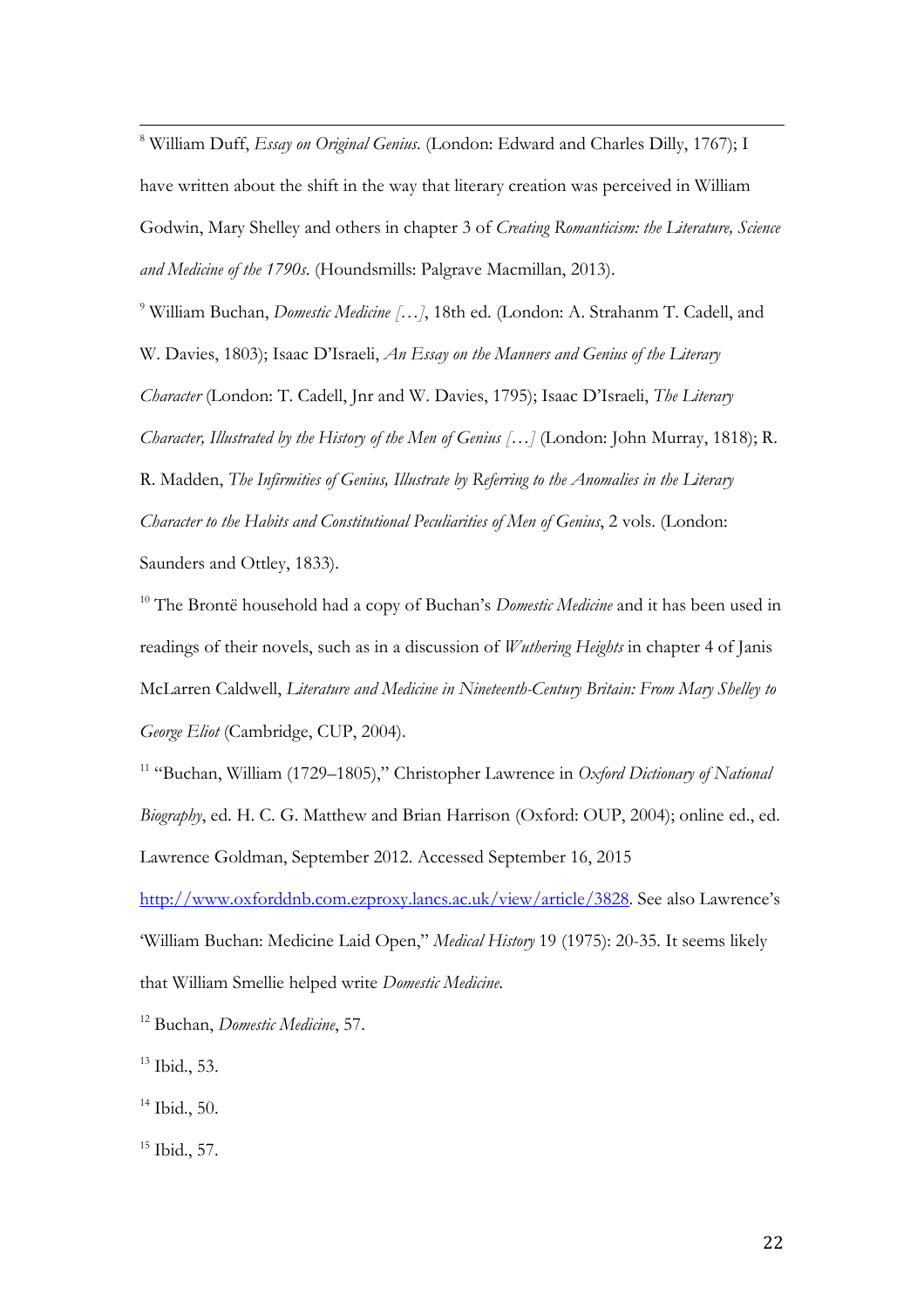<span id="page-22-6"></span><sup>16</sup> Ibid., 57.

<sup>17</sup> Ibid., 57.

Ibid., 50.

<sup>19</sup> Lawrence, "William Buchan", 25.

Buchan, *Domestic Medicine*, 50.

Ibid.

Ibid.

Ibid.

Ibid., 51.

Ibid., 52.

Ibid.

<span id="page-22-0"></span>Ibid.

Ibid., 53.

Ibid.

<sup>30</sup> See Darcy, 71.

<span id="page-22-1"></span>Roy Porter, *Flesh in the Age of Reason* (London: Allen Lane, 2003), 309.

Ibid., 324.

Buchan, *Domestic Medicine*, 53.

Ibid., 53-54.

<sup>35</sup> Ibid., 54.

Ibid.

<span id="page-22-2"></span> $^{37}$  Ibid.

<span id="page-22-3"></span>Ibid., 55.

<span id="page-22-4"></span>Ibid., 56.

<span id="page-22-5"></span>Ibid., 57.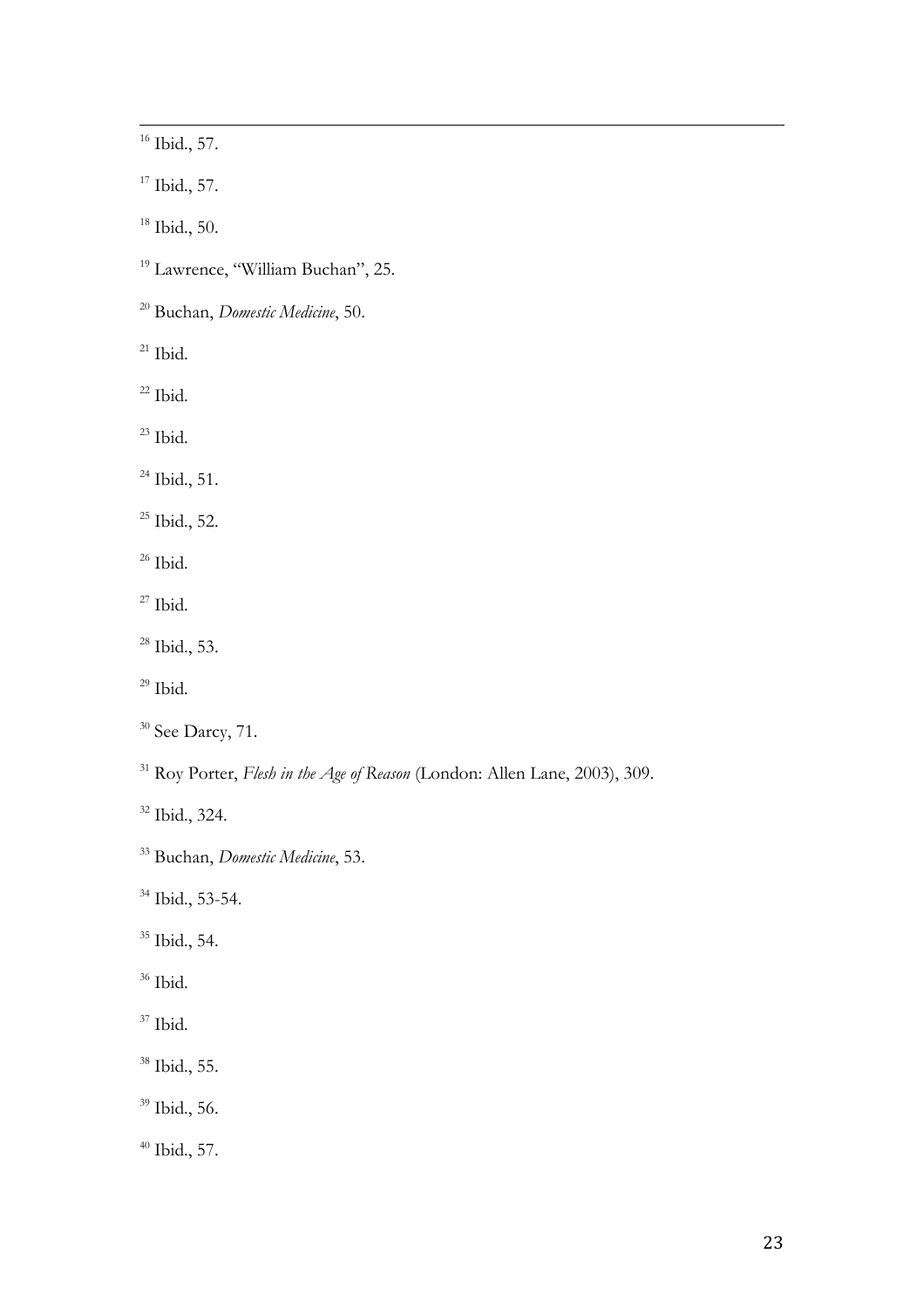<sup>41</sup> There are a number of editions printed by various publishers in 1830 (and after this date) for example.

<span id="page-23-1"></span><span id="page-23-0"></span><sup>42</sup> Madden, *Infirmities*, 1: 6, 7.

<span id="page-23-2"></span><sup>43</sup> J. M. Rigg, "Madden, Richard Robert (1798–1886)," rev. Lynn Milne, in *Oxford* 

<span id="page-23-3"></span>*Dictionary of National Biography*, ed. H. C. G. Matthew and Brian Harrison (Oxford: OUP,

<span id="page-23-4"></span>2004); online ed., ed. Lawrence Goldman, 2004, accessed September 16, 2015:

<span id="page-23-5"></span>http://www.oxforddnb.com.ezproxy.lancs.ac.uk/view/article/17753.

<sup>44</sup> Robert Burns, *The Works of Robert Burns; with an Account of his Life, and a Criticism on his Writings. […]*, 4 vols. (London: T. Cadell, Jnr. and W. Davies, 1800).

<sup>45</sup> Madden, *Infirmities,* 1: 267ff. William Wordsworth, whom Madden does not mention once in his *Infirmities of Genius*, thought Currie should be censured for "revealing to the world the infirmities" of Burns, *A Letter to a Friend of Robert Burns: Occasioned by an Intended Republication of the Account of the Life of Burns, by Dr. Currie, and of the Selection Made by Him from His Letters* (London: Longman, Hurst, Rees, Orme, and Brown, 1816), 8.

<sup>46</sup> Madden, *Infirmities*, 1: 17.

<sup>47</sup> Ibid., 1: 18.

<sup>48</sup> Ibid., 1: 19.

<sup>49</sup> Ibid.

<sup>50</sup> Ibid. Interestingly, this reported quotation from Burke seems to come from a biography, published in 1824, which discovers in Burke the "peculiar sensitiveness of genius [that] has been so often noted one of its marked features", James Prior, *Memoir of the Life and Character of Edmund Burke: with Specimens of his Poetry and Letters, and an Estimate of his Genius and Talents, Compared with Those of his Great Contemporaries* (London: H. and E. Sheffield, 1839), 544.

<sup>51</sup> Madden, *Infirmities,* 1: 41.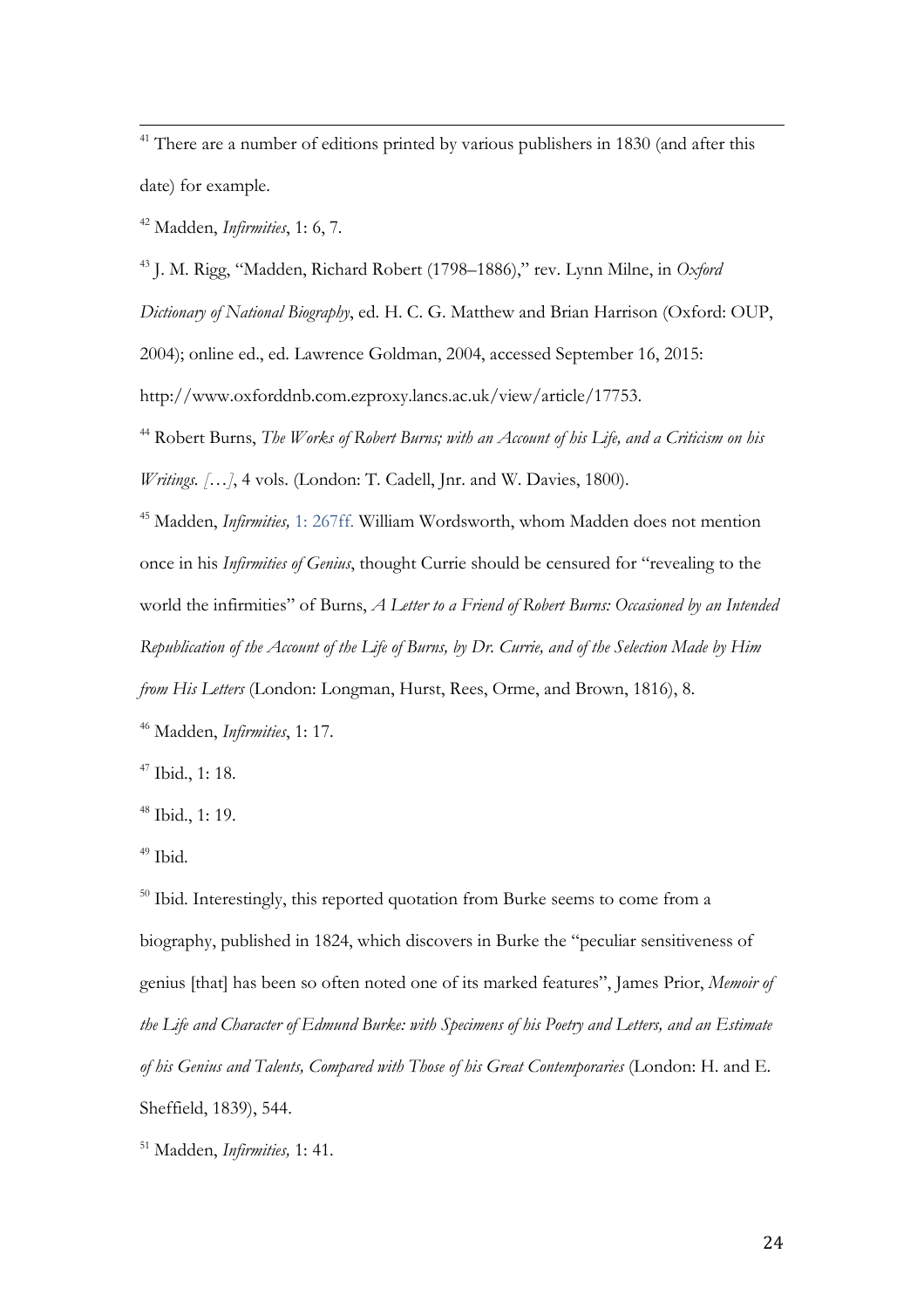<sup>52</sup> Ibid.

<sup>53</sup> Ibid.

<sup>55</sup> Ibid., 1: 42.

<sup>56</sup> Madden's table compared twenty natural philosophers to twenty poets drawn from different times and nationalities. To give a sense of this, his list of poets comprised Aristo, Burns, Byron, Camoens, Collins, Cowle[y], Cowper, Dante, Dryden, Goldsmith, Gray, Metastasio, Milton, Petrach, Pope, Shenstone, Spencer, Tasso, Thomson, and Young, 1: 68.

<span id="page-24-4"></span><span id="page-24-3"></span><span id="page-24-2"></span><span id="page-24-1"></span><span id="page-24-0"></span><sup>57</sup> See, for example, Madden's reference to D'Israeli's *Literary Character* in *Infirmities*, 1: 155. One of D'Israeli's chapters in *Literary Character* was even called '*Some Observations Respecting the Infirmities and Defects of Men of Genius*', 103. Madden may have known D'Israeli's text in a later edition; there was a third edition "considerably enlarged and improved" published in 1822 for example and revised fourth edition published in 1828.

<span id="page-24-7"></span><span id="page-24-6"></span><span id="page-24-5"></span><sup>58</sup> "D'Israeli, Isaac (1766–1848)," James Ogden in *Oxford Dictionary of National Biography*, eee ed. H. C. G. Matthew and Brian Harrison (Oxford: OUP, 2004); online ed., ed.

<span id="page-24-9"></span><span id="page-24-8"></span>Lawrence Goldman, May 2008, accessed September 16, 2015:

<span id="page-24-10"></span>http://www.oxforddnb.com.ezproxy.lancs.ac.uk/view/article/7690.

<span id="page-24-11"></span><sup>59</sup> D'Israeli, *Essay*, iii.

<sup>60</sup> D'Israeli, *Literary Character,* 2.

 $<sup>61</sup>$  Ibid., 4, 3.</sup>

<sup>62</sup> D'Israeli, *Essay*, 104.

<sup>63</sup> Madden, *Infirmities,* 1: 1. D'Israeli's publications on this topic enjoyed such success that he capitalized on this with *Calamities of Authors*, 2 vols. (London: John Murray, 1812) and

<sup>&</sup>lt;sup>54</sup> Ibid., 1: 41, 42.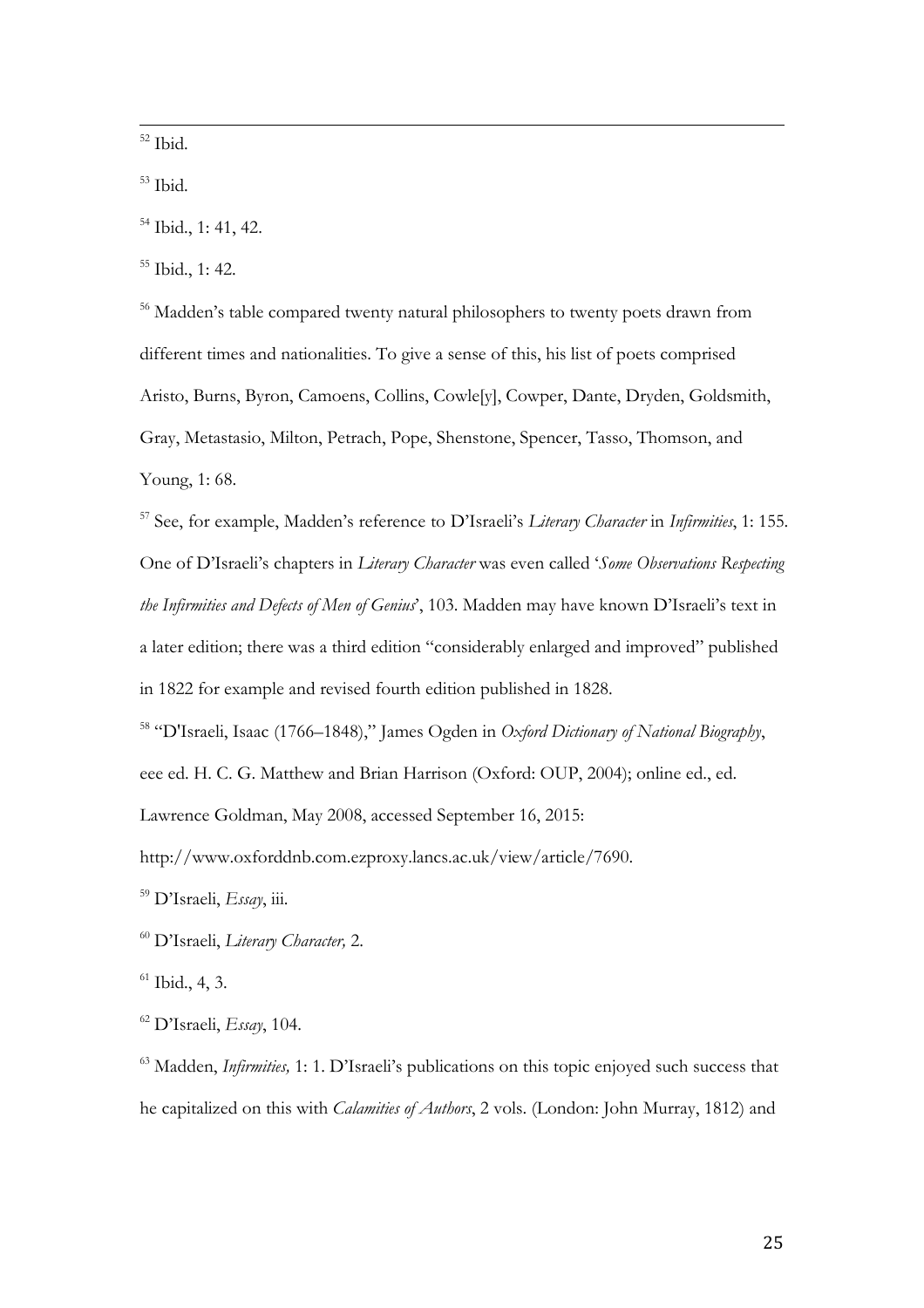<span id="page-25-6"></span>j *Quarrels of Authors*, 3 vols. (London: John Murray, 1814). The former covered such topics in chapters as "Literary Disappointments Disordering the Intellect".

<span id="page-25-7"></span><sup>64</sup> D'Israeli, *Essay*, 113.

<sup>65</sup> Ibid., 114.

<sup>66</sup> Ibid., 113.

<sup>67</sup> D'Israeli, *Literary Character*, 2.

<sup>68</sup> D'Israeli, *Essay*, vi, vii.

<sup>69</sup> D'Israeli, *Literary Character*, 80

 $70$  Ibid.

<sup>71</sup> One iteration of this appears in P. B. Shelley's *Defence of Poetry*, where he writes that poetry is written by those who experience the world with increased sensibility: "These and corresponding conditions of being are experienced principally by those of the most delicate sensibility and the most enlarged imagination", Percy Bysshe Shelley, *The Major Works*, ed. by Zachary Leader and Michael O'Neill (Oxford: OUP, 2009), 697.

<sup>72</sup> D'Israeli, *Literary Character*, 91.

<sup>73</sup> Madden, *Infirmities*, 7; D'Israeli, *Literary Character*, 139. Wordsworth uses the phrase "morbid pleasure" in his poem "Lines Left Upon a Seat in a Yew-Tree" to describe the actions of a person he described as a "man of talent and learning" in a later note added in 1843, *Lyrical Ballads*, ed. Michael Gamer and Dahlia Porter (Ontario: Broadview, 2008), 30 (line 28).

<span id="page-25-1"></span><span id="page-25-0"></span><sup>74</sup> D'Israeli, *Literary Character*, 91, 99.

<span id="page-25-5"></span><span id="page-25-4"></span><span id="page-25-3"></span><span id="page-25-2"></span><sup>75</sup> D'Israeli, *Literary Character,* 77. Higgins examines the connection that D'Israeli makes between genius and madness and quotes Coleridge's agreement with D'Israeli's argument that men of genius are 'Innately 'Irritable"" in both senses of the word outlined above, *Romantic Genius*, 13.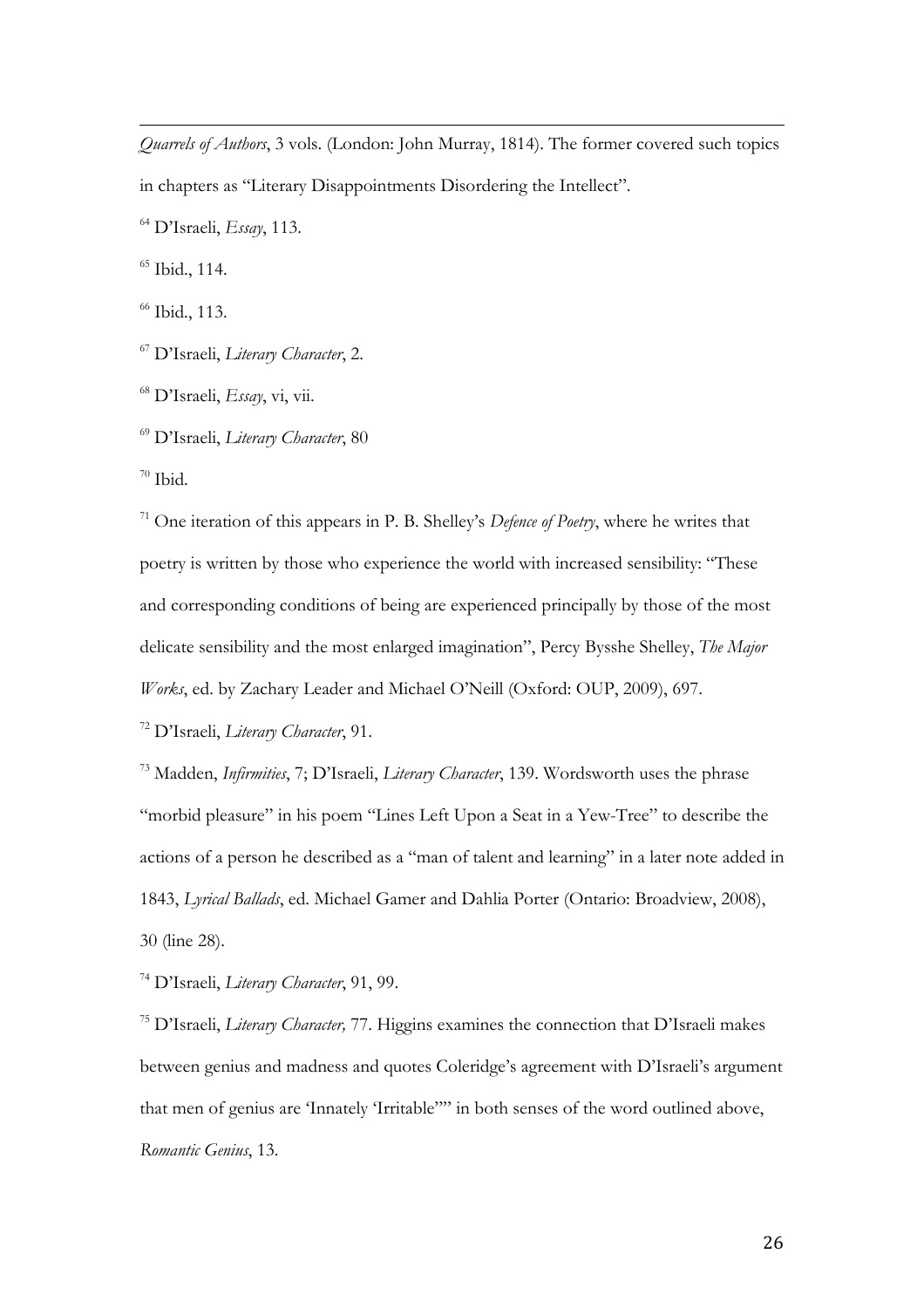<sup>76</sup> Anne C. Vila, *Enlightenment and Pathology: Sensibility in the Literature and Medicine of* 

*Eighteenth-Century France* (Baltimore and London: The Johns Hopkins University Press, 1998), 1.

<span id="page-26-0"></span><sup>77</sup> Madden, *Infirmities,* 1: 293. See Darcy on Currie's particular investment in portraying Burns's sensibility. She argues convincingly that Currie wanted "to present the case of Burns as an important example of the effect of stimulants on a physiology of extreme sensibility", and for the bodily as well as mental state of genius in the case of Burns, *Melancholy*, 145. Darcy's book is more generally concerned with the links to be made by biographers between "the alleged melancholy of their subjects to their acute sensibility", *Melancholy*, 107. Melancholy had been associated with genius since Aristotle's *Problems* and the two have a long and interesting history.

<span id="page-26-2"></span><span id="page-26-1"></span><sup>78</sup> Madden, *Infirmities*, 1: 293.

<sup>79</sup> Ibid., 1: 294.

<sup>80</sup> Buchan, *Domestic Medicine,* 52.

<span id="page-26-3"></span><sup>81</sup> Madden, *Infirmities*, 1: 294. Madden is quoting from Currie in Burns, *Works*, 1: 220.

<span id="page-26-4"></span><sup>82</sup> Darcy, *Melancholy*, 144.

<span id="page-26-5"></span><sup>83</sup> Ibid., 144.

<span id="page-26-6"></span><sup>84</sup> Ibid., 145.

<span id="page-26-7"></span><sup>85</sup> James Kennaway, *Bad Vibrations: The History of the Idea of Music as a Cause of Disease* (Surrey: Ashgate, 2012), 3.

<sup>86</sup> Ibid.

<sup>87</sup> Buchan, *Domestic Medicine*, 55.

<sup>88</sup> Ibid.

<sup>89</sup> Madden, *Infirmities,* 1: 17.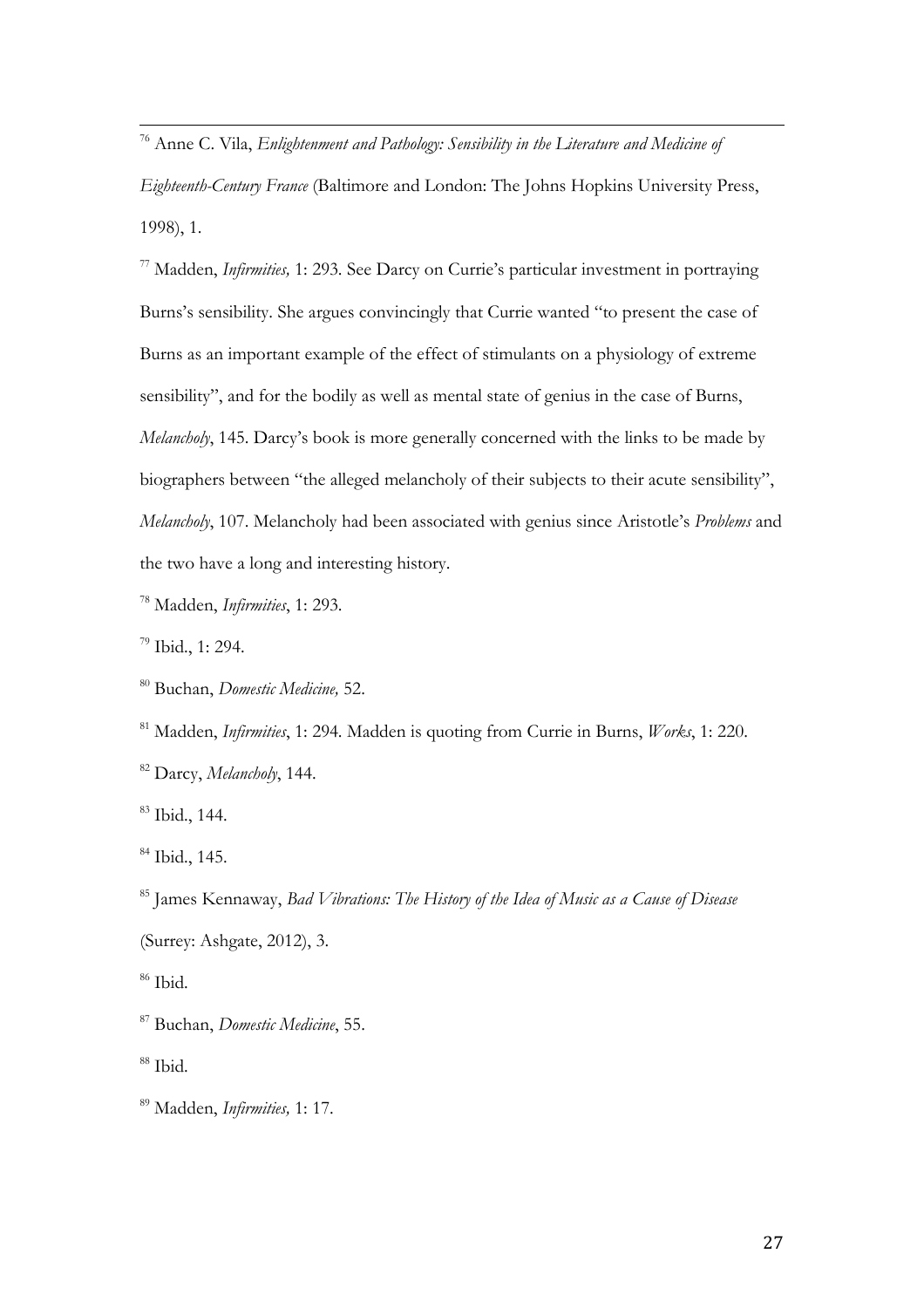<span id="page-27-2"></span><span id="page-27-1"></span><sup>90</sup> Madden writes, in a kind of amalgam of the positions of both Buchan and D'Israeli: "who can deny that the sufferer has, in a great measure, drawn the evil on himself, but who will not admit that his infirmities of mind and body are entitled to indulgence and compassion?" *Infirmities* 1: 19.

<span id="page-27-5"></span><span id="page-27-4"></span><span id="page-27-3"></span><sup>91</sup> Ibid., 1: 20.

<sup>92</sup> Ibid., 1: 276-77.

 $93$  On the subject of taking opium recreationally and as an aid to literary work, there is no mention of Thomas de Quincey's *Confessions of an English Opium-Eater* in Madden's work. Madden does claim that novelists live longer than periodical writers because of the nature of their work: "the compulsory toil of periodical composition has a greater influence on health than voluntary labours to a far greater amount", *Infirmities*, 1: 115. <sup>94</sup> Ibid., 1: 19.

<sup>95</sup> See Jon Mee on the many uses of the word enthusiasm in the period and in relation to poetry in particular and on how it is coupled with a need for proper regulation, *Romanticism, Enthusiasm, and Regulation: Poetics and the Policing of Culture in the Romantic Period* (Oxford: OUP, 2005). Darcy further 'complicates' the picture that Mee draws, 174. <sup>96</sup> D'Israeli, *Literary Character*, 164.

<sup>97</sup> Ibid., 167.

<sup>98</sup> Ibid., 189. For more on the links between poetry and consumption, see Clark Lawlor, *Consumption and Literature: The Making of the Romantic Disease* (Houndsmills: Palgrave Macmillan, 2007).

<sup>99</sup> Madden, *Infirmities*, 1: 91-92.

<span id="page-27-0"></span> $100$  Currie is clear that a man of genius has any number of "safe and salutary occupations" open to him" but that the "biography of the poets" makes it obvious that poetry is a particularly dangerous choice, Burns, *Works*, 1: 242, 245.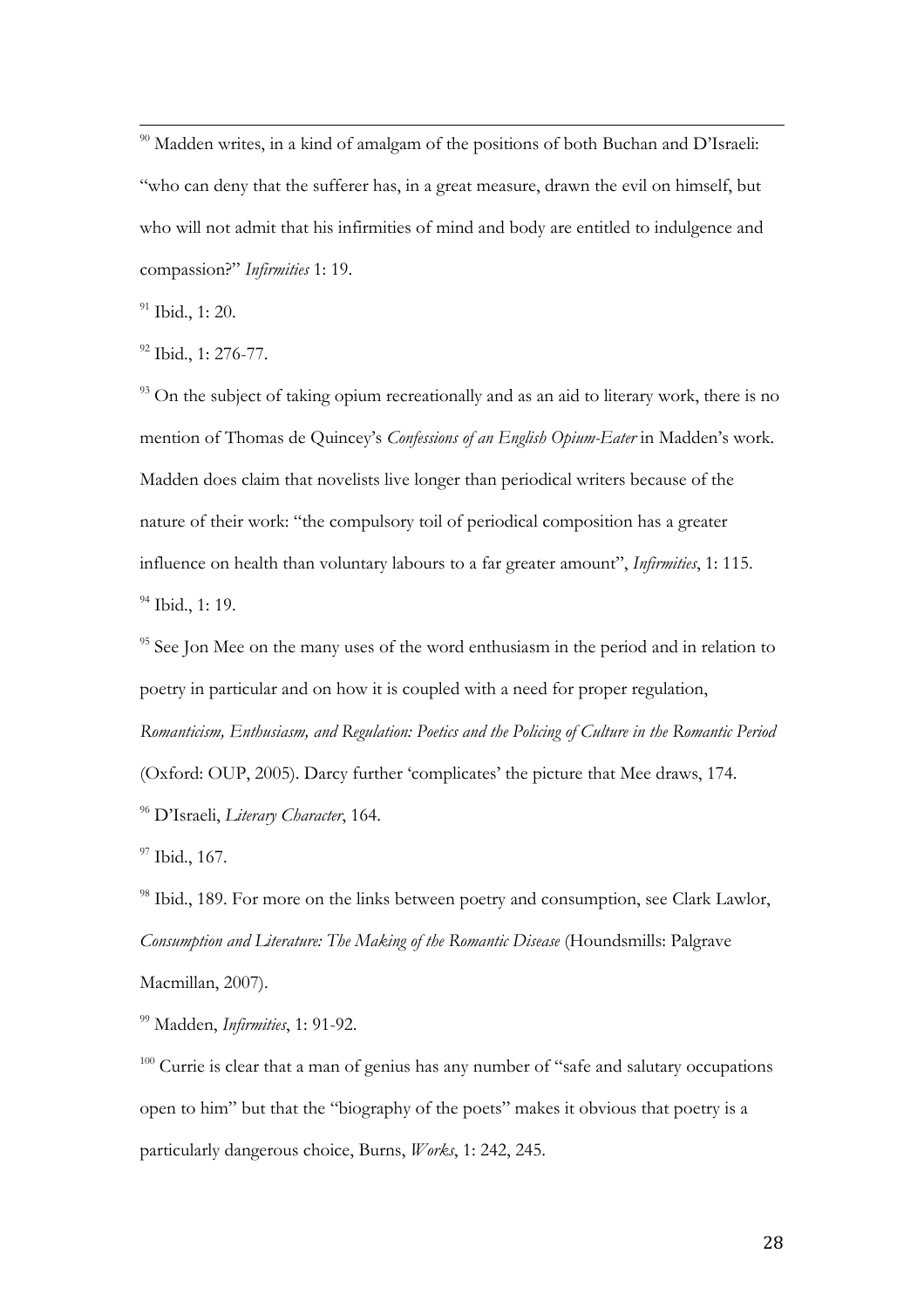<sup>101</sup> Madden, *Infirmities*, 1: 275.

<sup>102</sup> Ibid., 1: 176.

<span id="page-28-7"></span> $103$  Ibid.

<span id="page-28-8"></span><sup>104</sup> Porter, 232-3.

<span id="page-28-9"></span><sup>105</sup> Madden, *Infirmities*, 1: 4.

 $106$  Ibid., 1: 6.

<sup>107</sup> Cited in R. R. Madden, *The Literary Life and Correspondence of the Countess of Blessington* 3 vols. (London: Harper and Brothers, 1855), 2: 563.

<span id="page-28-0"></span><sup>108</sup> Ibid., II, 563. Hazlitt regarded Shelley as suffering from a "disease"; in his review of Mary Shelley's edition of the *Posthumous Poems*, for example, he writes that Shelley had "a fever of the soul, thirsting and craving after what it cannot have", "ART. X. *Posthumous Poems of Percy Bysshe Shelley*", *Edinburgh Review* 40 (July 1824): 494-514 (494). In his essay "On Paradox and Common-place" in *Table Talk*, Hazlitt wrote that Shelley "has a fire in his eye, a fever in his blood, maggot in his brain, a hectic flutter in his speech" and compared him to a religious enthusiast, *The Complete Works of William Hazlitt*, ed. P. P. Howe, 21 vols. (London and Toronto: J. M. Dent, 1930-34), 8: 148.

<span id="page-28-1"></span><sup>109</sup> Madden, *Infirmities,* 1: 7.

<sup>110</sup> Ibid., 1: 7-8.

<span id="page-28-2"></span><sup>111</sup> D'Israeli, *Literary Character*, 84.

<span id="page-28-3"></span><sup>112</sup> Ibid., 99.

<span id="page-28-4"></span><sup>113</sup> See my *Shelley and Vitality* (Houndsmills: Palgrave Macmillan, 2005), 91.

<span id="page-28-6"></span><span id="page-28-5"></span><sup>114</sup> Of course there was also a high value placed on poetic melancholy, a tradition that Darcy sees as beginning with Milton and continuing through the Graveyard poets to Cowper, 176.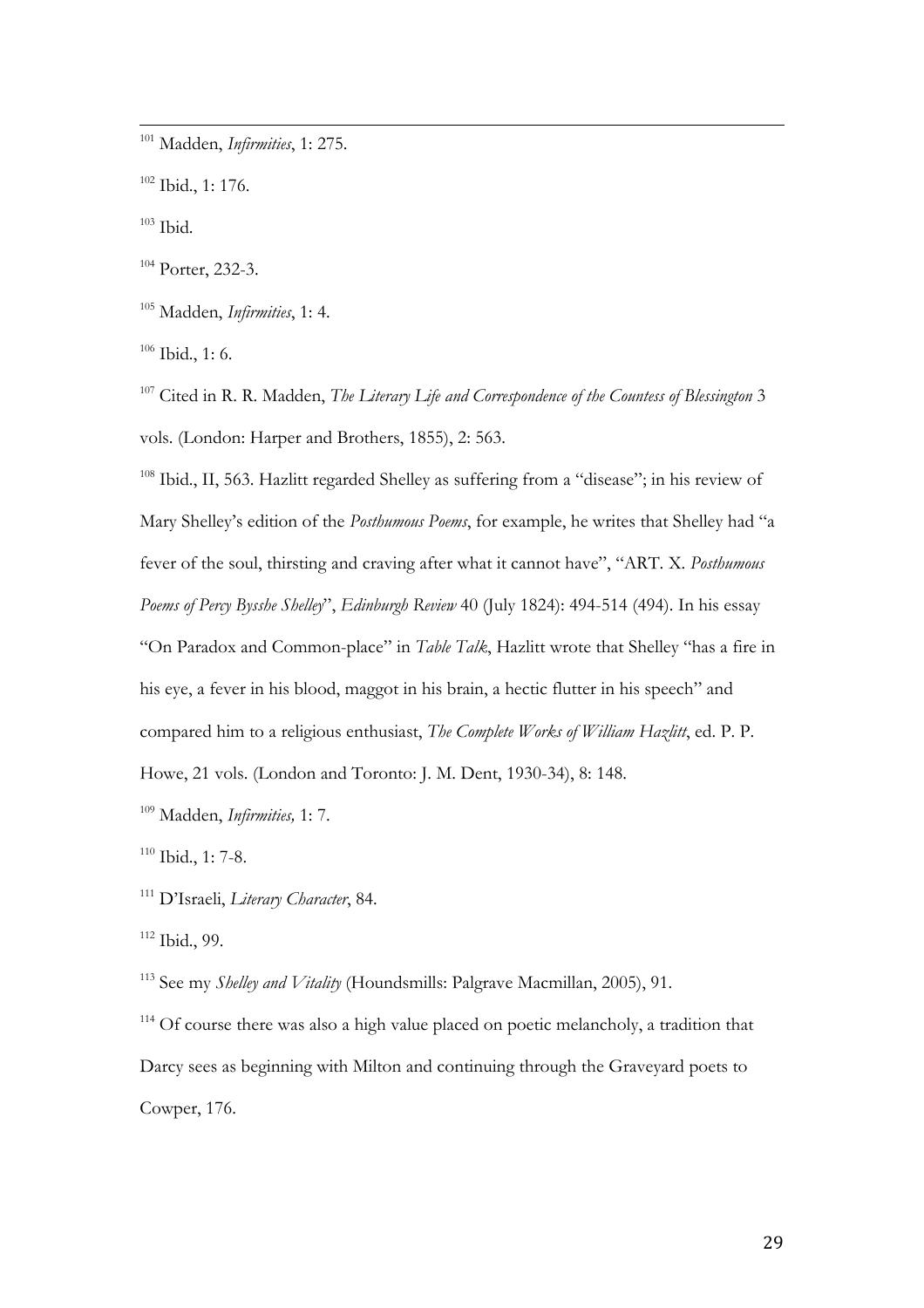<sup>115</sup> Elizabeth Green Musselman has examined the illnesses and infirmities of nineteenthcentury men of science and the influence these had on their scientific work in *Nervous Conditions: Science and the Body Politic in Early Industrial Britain* (New York: SUNY Press, 2006).

<sup>116</sup> Madden, *Infirmities*, 1: 21.

<span id="page-29-0"></span><sup>117</sup> Ibid., 1: 71.

<span id="page-29-1"></span><sup>118</sup> Ibid., 1: 91.

<span id="page-29-2"></span> $119$  Ibid.

<span id="page-29-3"></span><sup>120</sup> Ibid., 1: 92.

<span id="page-29-4"></span> $121$  Ibid.

<sup>122</sup> Ibid., 1: 96.

<sup>123</sup> Ibid., 1: 108, 109.

<sup>124</sup> Ibid., 1: 109, 110.

 $125$  Ibid.

<span id="page-29-5"></span><sup>126</sup> Ibid., 1: 112.

<span id="page-29-6"></span><sup>127</sup> Ibid., 1: 116.

 $128$  Ibid.

<sup>129</sup> Madden, *Infirmities*, 1: 21. Bibliomania, an addiction to collecting books, became a recognized — if parodied — phenomenon around this time too, with poems like *The Bibliomania* by John Ferriar (1809) and *Bibliography* Thomas Frognall Dibdin (1812).

<span id="page-29-7"></span><sup>130</sup> Ibid., 2: 106.

<sup>131</sup> Ibid., 2: 112.

<sup>132</sup> Ibid., 2: 112-113.

<sup>133</sup> Ibid., 2: 129.

<sup>134</sup> Ibid., 2: 138.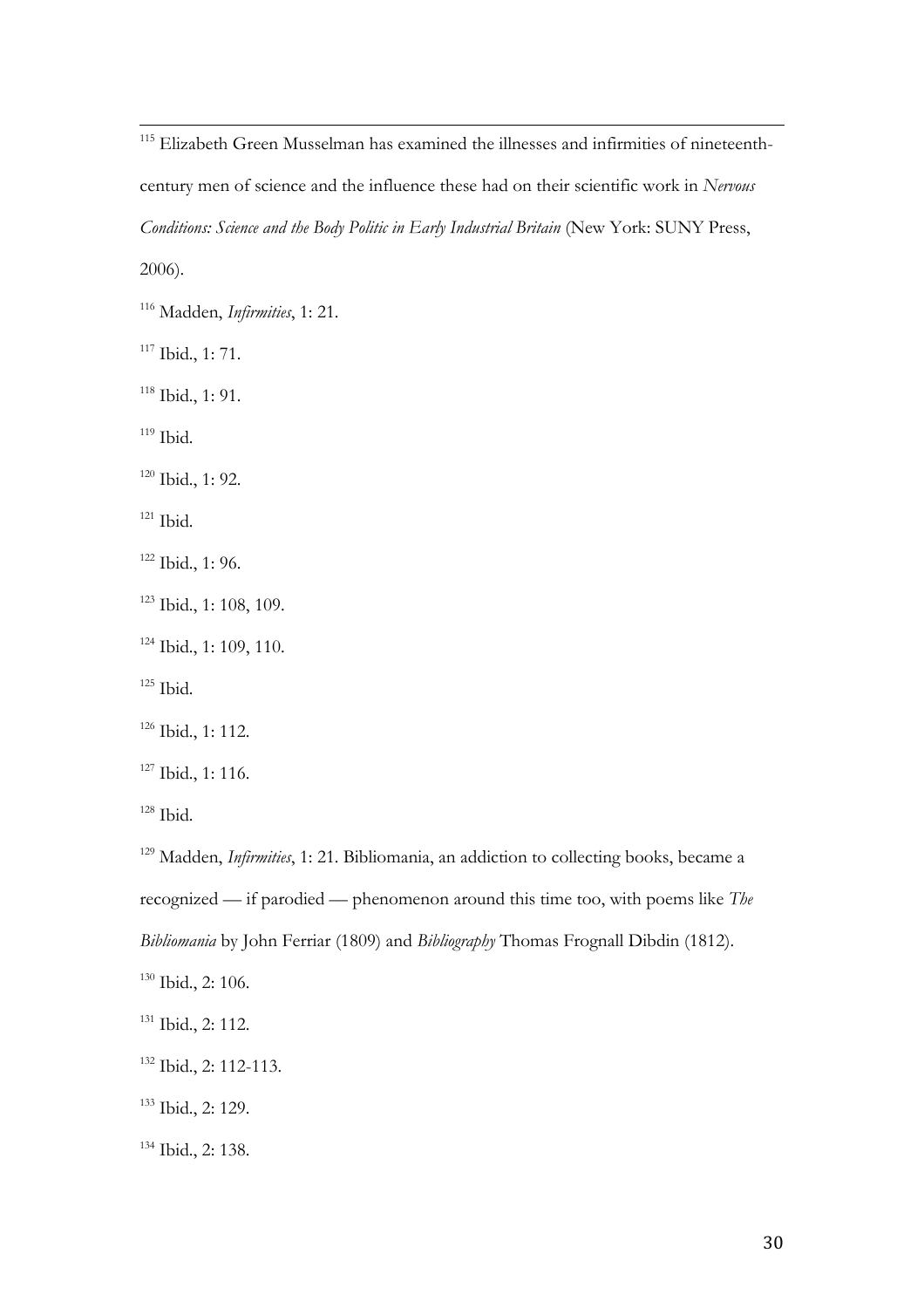<span id="page-30-1"></span> <sup>135</sup> Mary Shelley, *Frankenstein: The Original 1818 Text*, ed. D.L. Macdonald and Kathleen Scherf, 3<sup>rd</sup> edn. (Ontario: Broadview Press, 2012), 81, 82.

#### <span id="page-30-2"></span>Bibliography

- Buchan, William. *Domestic Medicine […]*. 18th ed. London: A. Strahanm T. Cadell, and W. Davies, 1803.
- Burns, Robert. *The Works of Robert Burns; with an Account of his Life, and a Criticism on his Writings.* [...], 4 vols. London: T. Cadell, Jnr. and W. Davies, 1800.
- Darcy, Jane. *Melancholy and Literary Biography, 1640-1791*. Houndsmills: Palgrave Macmillan, 2013.
- <span id="page-30-3"></span>D'Israeli, Benjamin. *Lothair*. 3 vols. London: Longman, Green and Company, 1807.
- <span id="page-30-5"></span><span id="page-30-4"></span>D'Israeli, Isaac. *The Literary Character, Illustrated by the History of the Men of Genius […].* London: John Murray, 1818.
- -----. *Quarrels of Authors*, 3 vols. London: John Murray, 1814.
- -----. *Calamities of Authors*, 2 vols. London: John Murray, 1812.
- -----. Isaac. *An Essay on the Manners and Genius of the Literary Character*. London: T. Cadell, Jnr. and W. Davies, 1795.
- Green Musselman, Elizabeth. *Nervous Conditions: Science and the Body Politic in Early Industrial Britain*. New York: SUNY Press, 2006.
- <span id="page-30-0"></span>Godwin, William. *The Diary of William Godwin*, edited by Victoria Myers, David O'Shaughnessy, and Mark Philp. Oxford: Oxford Digital Library, 2010. Accessed September 16, 2015, [http://godwindiary.bodleian.ox.ac.uk.](http://godwindiary.bodleian.ox.ac.uk/)
- [Hazlitt, William.] "ART. X. *Posthumous Poems of Percy Bysshe Shelley,*" *Edinburgh Review* 40 (July 1824): 494-514.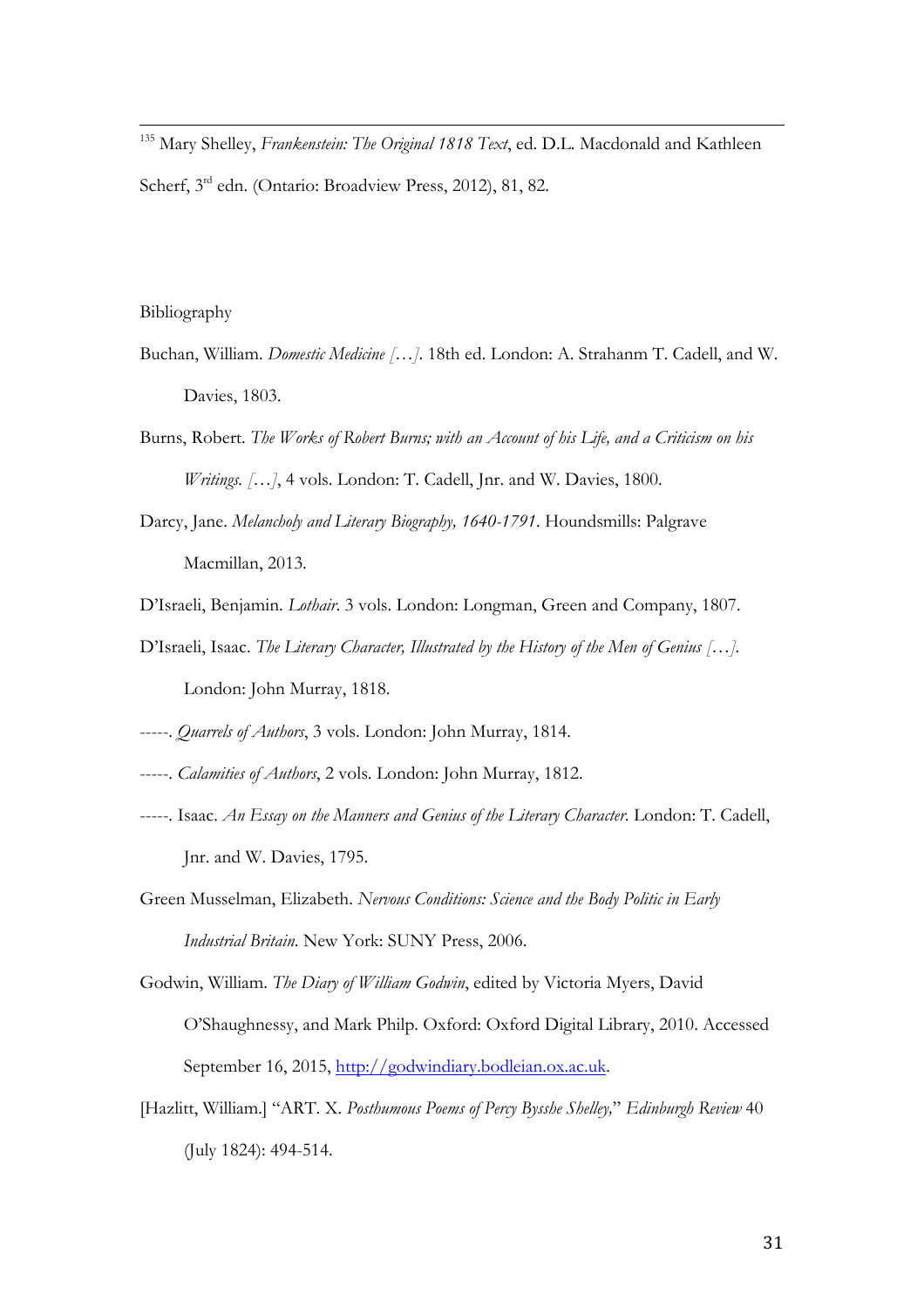- j -----. "On Paradox and Common-place," in *Table Talk*, *The Complete Works of William Hazlitt*, edited by P. P. Howe, 21 vols. London and Toronto: J. M. Dent, 1930-34.
- Higgins, David. *Romantic Genius and the Literary Magazine: Biography, Celebrity, Politics.*  London and New York: Routledge, 2005.
- Kennaway, James. *Bad Vibrations: The History of the Idea of Music as a Cause of Disease*. Surrey: Ashgate, 2012.
- Lawlor, Clark. *Consumption and Literature: The Making of the Romantic Disease*. Houndsmills: Palgrave Macmillan, 2007.

Lawrence, Christopher. "Buchan, William (1729–1805)." Christopher Lawrence In *Oxford Dictionary of National Biography*, edited by H. C. G. Matthew and Brian Harrison. Oxford: OUP, 2004. Online ed., edited by Lawrence Goldman, September 2012. Accessed September 16, 2015,

[http://www.oxforddnb.com.ezproxy.lancs.ac.uk/view/article/3828.](http://www.oxforddnb.com.ezproxy.lancs.ac.uk/view/article/3828)

-----. "William Buchan: Medicine Laid Open," *Medical History* 19 (1975): 20-35.

- <span id="page-31-1"></span><span id="page-31-0"></span>Madden, Richard Robert. *The Literary Life and Correspondence of the Countess of Blessington* 3 vols. London: Harper and Brothers, 1855.
- <span id="page-31-3"></span><span id="page-31-2"></span>-----. *The Infirmities of Genius, Illustrate by Referring to the Anomalies in the Literary Character to the Habits and Constitutional Peculiarities of Men of Genius*, 2 vols. London: Saunders and Ottley, 1833.
- Caldwell, Janis McLarren. *Literature and Medicine in Nineteenth-Century Britain: From Mary Shelley to George Eliot.* Cambridge, CUP, 2004.
- Mee, Jon. *Romanticism, Enthusiasm, and Regulation: Poetics and the Policing of Culture in the Romantic Period*. Oxford: OUP, 2005.
- Ogden, James. "D'Israeli, Isaac (1766–1848)." James Ogden In *Oxford Dictionary of National Biography*, edited by H. C. G. Matthew and Brian Harrison. Oxford: OUP,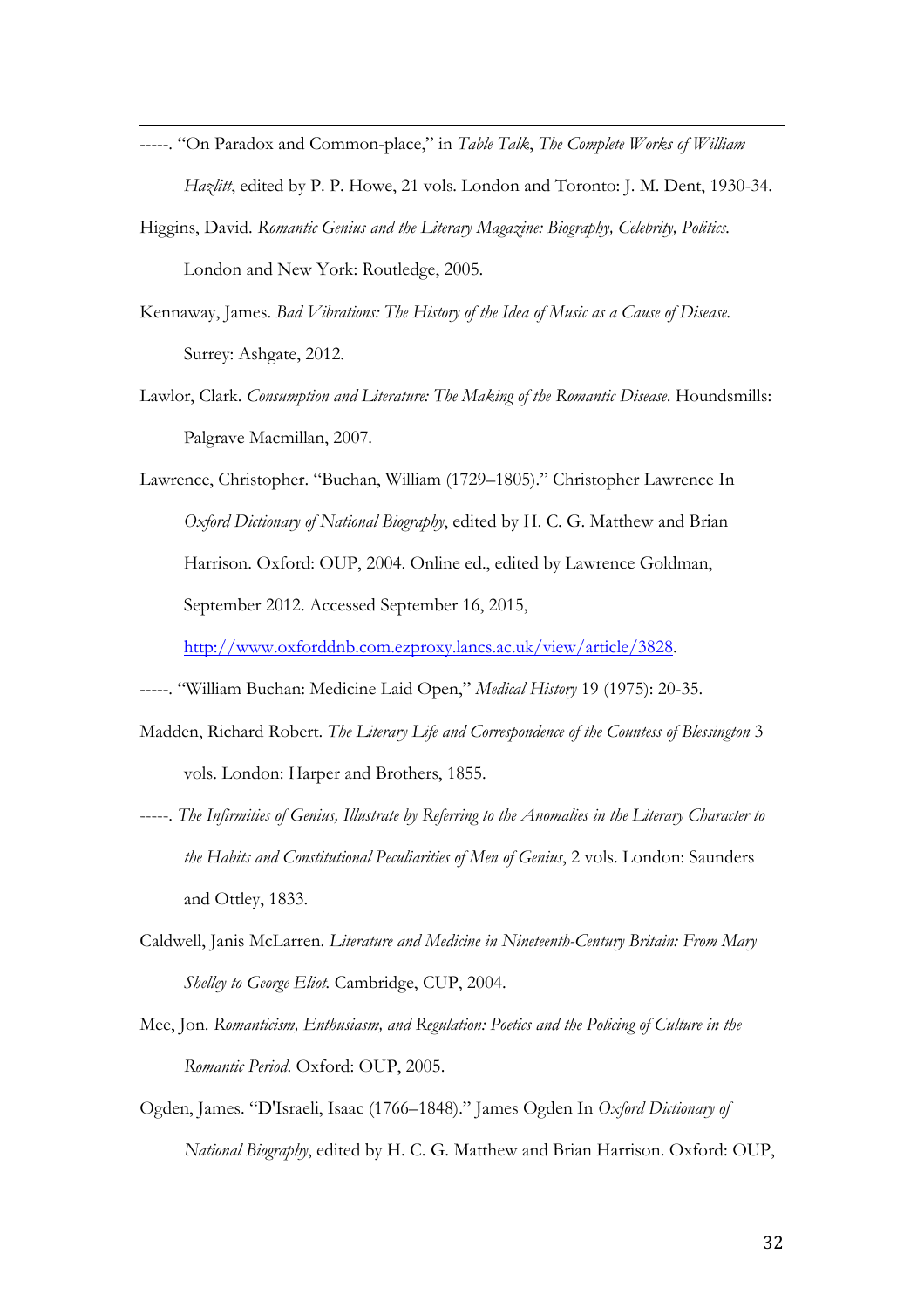2004. Online ed., edited by Lawrence Goldman, May 2008. A Accessed September

16, 2015. [http://www.oxforddnb.com.ezproxy.lancs.ac.uk/view/article/7690.](http://www.oxforddnb.com.ezproxy.lancs.ac.uk/view/article/7690)

Porter, Roy. *Flesh in the Age of Reason*. London: Allen Lane, 2003.

<span id="page-32-5"></span>j

- <span id="page-32-6"></span>Prior, James. *Memoir of the Life and Character of Edmund Burke: with Specimens of his Poetry and Letters, and an Estimate of his Genius and Talents, Compared with Those of his Great Contemporaries*. London: H. and E. Sheffield, 1839.
- <span id="page-32-7"></span>Rigg, J. M. "Madden, Richard Robert (1798–1886)." Rev. Lynn Milne. In *Oxford Dictionary of National Biography*, edited by H. C. G. Matthew and Brian Harrison. Oxford: OUP, 2004. Online ed., edited by Lawrence Goldman, 2004. Accessed September 16, 2015.

[http://www.oxforddnb.com.ezproxy.lancs.ac.uk/view/article/17753.](http://www.oxforddnb.com.ezproxy.lancs.ac.uk/view/article/17753)

- Ruston, Sharon. *Shelley and Vitality*. Houndsmills: Palgrave Macmillan, 2005.
- -----. *Creating Romanticism: the Literature, Science and Medicine of the 1790s*. Houndsmills: Palgrave Macmillan, 2013.
- Shelley, Mary. *Frankenstein: The Original 1818 Text*. Edited by D. L. Macdonald and Kathleen Scherf. 3rd edn. Ontario: Broadview Press, 2012.
- Shelley, Percy Bysshe. *The Major Works*, edited by Zachary Leader and Michael O'Neill. Oxford: OUP, 2009.
- <span id="page-32-0"></span>Vila, Anne C. *Enlightenment and Pathology: Sensibility in the Literature and Medicine of Eighteenth-Century France*. Baltimore and London: The Johns Hopkins University Press, 1998.
- <span id="page-32-2"></span><span id="page-32-1"></span>Watkins, John. *Characteristic Anecdotes of Men of Learning and Genius […]*. London: James Cundee, 1808.
- <span id="page-32-4"></span><span id="page-32-3"></span>Wordsworth, William and S. T. Coleridge. *Lyrical Ballads*, edited by Michael Gamer and Dahlia Porter. Ontario: Broadview, 2008.